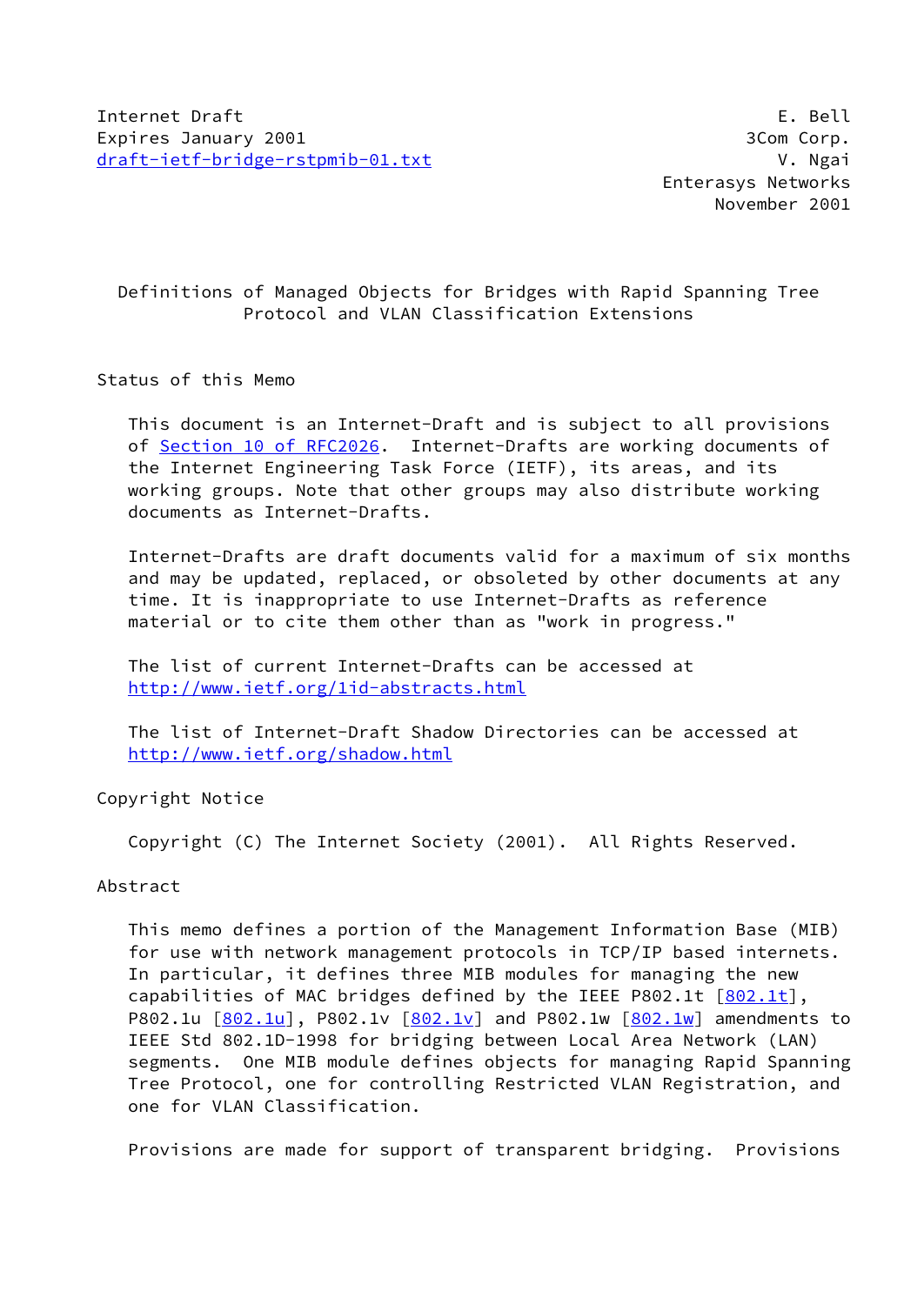Bell et. al  $\qquad \qquad$  Expires May 2002  $\qquad \qquad$  [Page 1]

Internet Draft Bridge MIB extensions 2 November 2001

 are also made so that these objects apply to bridges connected by subnetworks other than LAN segments. This memo also includes several MIB modules in a manner that is compliant to SMIv2 [[RFC2578\]](https://datatracker.ietf.org/doc/pdf/rfc2578).

This memo supplements [RFC 1493](https://datatracker.ietf.org/doc/pdf/rfc1493) [\[BRIDGEMIB](#page-30-4)] and [RFC 2674](https://datatracker.ietf.org/doc/pdf/rfc2674) [Q-BRIDGE-MIB].

Table of Contents

| 1 The SNMP Management Framework                              | $\overline{3}$  |
|--------------------------------------------------------------|-----------------|
|                                                              | $\overline{4}$  |
|                                                              | $\overline{4}$  |
|                                                              | $\overline{4}$  |
|                                                              | $\overline{5}$  |
|                                                              | $\overline{5}$  |
|                                                              | 6               |
|                                                              | 6               |
| 3.4 Relationship to Other MIBs                               | 6               |
| 3.4.1 Relationship to Original Bridge MIB                    | $\underline{6}$ |
|                                                              | $\underline{6}$ |
|                                                              | $\overline{1}$  |
|                                                              | $\overline{1}$  |
|                                                              | $\underline{8}$ |
| 3.4.2 Relation to the P-BRIDGE-MIB module defined in RFC2674 | $\underline{8}$ |
| 3.4.3 Relation to the Q-BRDIGE-MIB module defined in RFC2674 | $\underline{8}$ |
|                                                              | $\underline{8}$ |
| 5 Definition for U-BRIDGE-MIB                                | 14              |
| 6 Definition for V-BRIDGE-MIB                                | 20              |
|                                                              | 25              |
|                                                              | 25              |
|                                                              | 26              |
|                                                              | 28              |
|                                                              | 29              |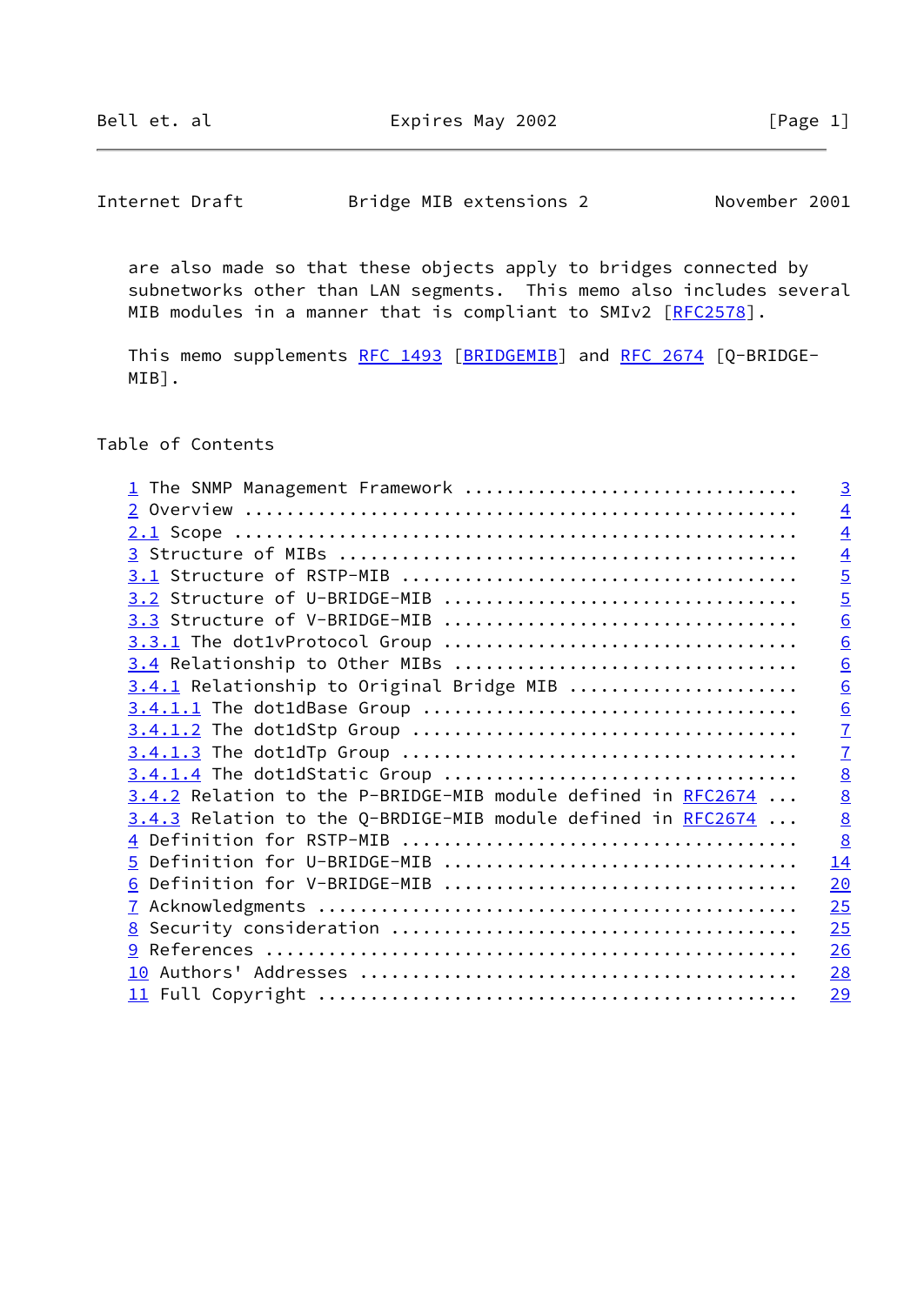Bell et. al  $\qquad \qquad$  Expires May 2002  $\qquad \qquad$  [Page 2]

<span id="page-2-0"></span>Internet Draft Bridge MIB extensions 2 November 2001

1. The SNMP Management Framework

 The SNMP Management Framework presently consists of five major components:

- o An overall architecture, described in [RFC 2571 \[RFC2571](https://datatracker.ietf.org/doc/pdf/rfc2571)].
- o Mechanisms for describing and naming objects and events for the purpose of management. The first version of this Structure of Management Information (SMI) is called SMIv1 and described in STD 16, [RFC 1155](https://datatracker.ietf.org/doc/pdf/rfc1155) [[RFC1155](https://datatracker.ietf.org/doc/pdf/rfc1155)], STD 16, [RFC 1212](https://datatracker.ietf.org/doc/pdf/rfc1212) [[RFC1212](https://datatracker.ietf.org/doc/pdf/rfc1212)] and [RFC](https://datatracker.ietf.org/doc/pdf/rfc1215) [1215](https://datatracker.ietf.org/doc/pdf/rfc1215) [[RFC1215](https://datatracker.ietf.org/doc/pdf/rfc1215)]. The second version, called SMIv2, is described in STD 58, [RFC 2578](https://datatracker.ietf.org/doc/pdf/rfc2578) [\[RFC2578](https://datatracker.ietf.org/doc/pdf/rfc2578)], STD 58, [RFC 2579 \[RFC2579](https://datatracker.ietf.org/doc/pdf/rfc2579)] and STD 58, [RFC 2580](https://datatracker.ietf.org/doc/pdf/rfc2580) [[RFC2580](https://datatracker.ietf.org/doc/pdf/rfc2580)].
- o Message protocols for transferring management information. The first version of the SNMP message protocol is called SNMPv1 and described in STD 15, [RFC 1157](https://datatracker.ietf.org/doc/pdf/rfc1157) [[RFC1157\]](https://datatracker.ietf.org/doc/pdf/rfc1157). A second version of the SNMP message protocol, which is not an Internet standards track protocol, is called SNMPv2c and described in [RFC 1901](https://datatracker.ietf.org/doc/pdf/rfc1901) [\[RFC1901](https://datatracker.ietf.org/doc/pdf/rfc1901)] and [RFC 1906 \[RFC1906](https://datatracker.ietf.org/doc/pdf/rfc1906)]. The third version of the message protocol is called SNMPv3 and described in [RFC 1906](https://datatracker.ietf.org/doc/pdf/rfc1906) [\[RFC1906](https://datatracker.ietf.org/doc/pdf/rfc1906)], [RFC 2572](https://datatracker.ietf.org/doc/pdf/rfc2572) [\[RFC2572](https://datatracker.ietf.org/doc/pdf/rfc2572)] and [RFC 2574 \[RFC2574](https://datatracker.ietf.org/doc/pdf/rfc2574)].
- o Protocol operations for accessing management information. The first set of protocol operations and associated PDU formats is described in STD 15, [RFC 1157](https://datatracker.ietf.org/doc/pdf/rfc1157) [[RFC1157\]](https://datatracker.ietf.org/doc/pdf/rfc1157). A second set of protocol operations and associated PDU formats is described in [RFC 1905](https://datatracker.ietf.org/doc/pdf/rfc1905) [[RFC1905](https://datatracker.ietf.org/doc/pdf/rfc1905)].
- o A set of fundamental applications described in [RFC 2573](https://datatracker.ietf.org/doc/pdf/rfc2573) [\[RFC2573](https://datatracker.ietf.org/doc/pdf/rfc2573)] and the view-based access control mechanism described in [RFC 2575](https://datatracker.ietf.org/doc/pdf/rfc2575) [\[RFC2575](https://datatracker.ietf.org/doc/pdf/rfc2575)].

 A more detailed introduction to the current SNMP Management Framework can be found in [RFC 2570](https://datatracker.ietf.org/doc/pdf/rfc2570) [\[RFC2570](https://datatracker.ietf.org/doc/pdf/rfc2570)].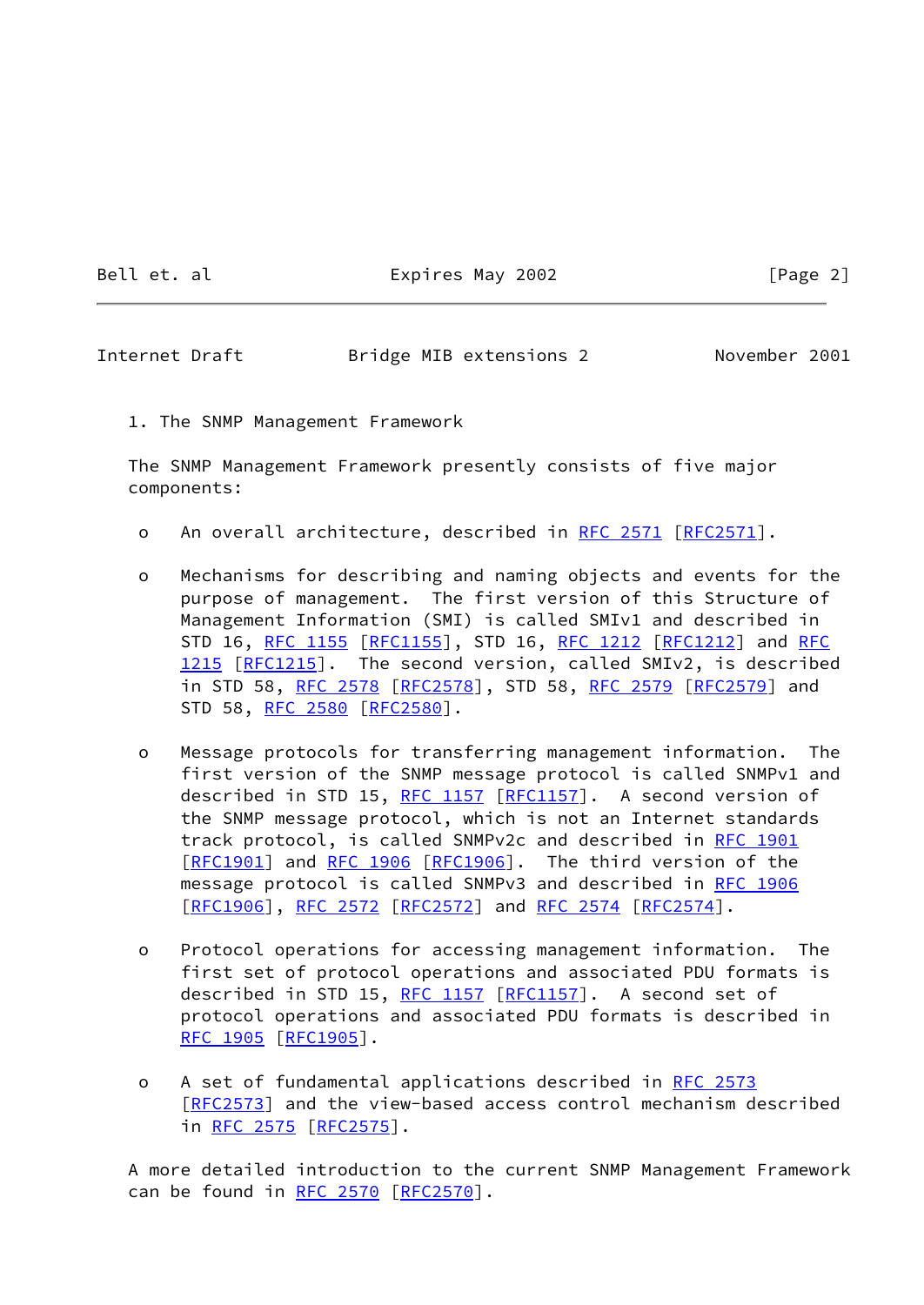Managed objects are accessed via a virtual information store, termed the Management Information Base or MIB. Objects in the MIB are defined using the mechanisms defined in the SMI.

 This memo specifies a MIB module that is compliant to the SMIv2. A MIB conforming to the SMIv1 can be produced through the appropriate translations. The resulting translated MIB must be semantically equivalent, except where objects or events are omitted because no translation is possible (use of Counter64). Some machine readable information in SMIv2 will be converted into textual descriptions in SMIv1 during the translation process. However, this loss of machine

| Bell et. al | Expires May 2002 | [Page 3] |  |
|-------------|------------------|----------|--|
|             |                  |          |  |

<span id="page-3-1"></span>Internet Draft Bridge MIB extensions 2 November 2001

 readable information is not considered to change the semantics of the MTR.

#### <span id="page-3-0"></span>[2](#page-3-0). Overview

 A common device present in many networks in the Bridge. This device is used to connect Local Area Network segments below the network layer. These devices are often known as 'layer 2 switches'.

 There are two major modes defined for this bridging: Source-Route and transparent. Source-Route bridging is described by IEEE 802.5 [802.5] and is not discussed further in this document.

 The transparent method of bridging is defined by IEEE 802.1D-1998 [\[802.1D](#page-29-0)] Managed objects for that original specification of transparent bridging were defined in [RFC 1493](https://datatracker.ietf.org/doc/pdf/rfc1493) [[BRIDGEMIB\]](#page-30-4).

## <span id="page-3-2"></span>[2.1](#page-3-2). Scope

 This MIB includes a comprehensive set of managed objects which attempts to match the set defined in IEEE P[802.1t](#page-30-0)  $[802.1t]$ , P802.1u  $[802.1u]$  $[802.1u]$ , P[802.1v](#page-30-2)  $[802.1v]$  and P802.1w  $[802.1w]$  $[802.1w]$ .

## <span id="page-3-3"></span>[3](#page-3-3). Structure of MIBs

 This document defines additional objects, on top of those existing in the original BRIDGE-MIB module defined in [[BRIDGEMIB\]](#page-30-4): that MIB module is to be maintained unchanged for backwards compatibility. [Section 3.4.3](#page-8-1) of the present document contains some recommendations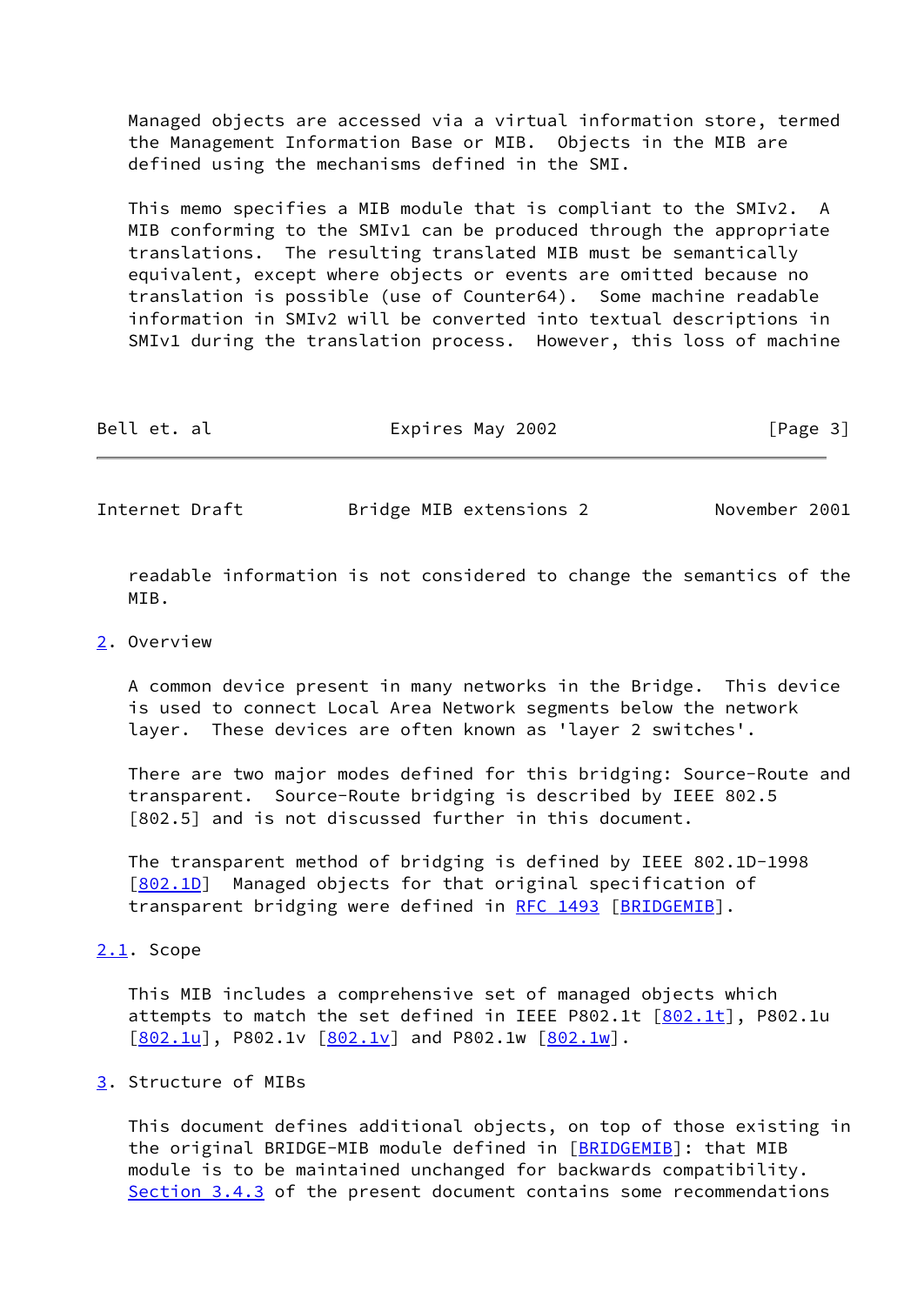regarding usage of objects in the original bridge MIB by devices implementing the enhancements defined here.

Three MIB modules are defined here:

- (1) Managed objects for an extended bridge MIB module RSTP-MIB for Rapid Spanning Tree Protocol defined by IEEE P802.1t and IEEE P802.1w.
- (2) Managed Objects for an extended virtual bridge MIB module U- BRIDGE-MIB for Restricted VLAN Registration control enhancement defined by IEEE P802.1u.
- (3) Managed Objects for an extended bridge MIB module V-BRIDGE-MIB for VLAN classification by Protocol and Port enhancement defined by IEEE P802.1v.

<span id="page-4-1"></span><span id="page-4-0"></span>

| Bell et. al                                                            | Expires May 2002                                                                                                                          |                                           | [Page $4$ ]                                                     |
|------------------------------------------------------------------------|-------------------------------------------------------------------------------------------------------------------------------------------|-------------------------------------------|-----------------------------------------------------------------|
| Internet Draft                                                         | Bridge MIB extensions 2                                                                                                                   |                                           | November 2001                                                   |
| 3.1. Structure of RSTP-MIB                                             |                                                                                                                                           |                                           |                                                                 |
| shown below:                                                           | Objects in this MIB are defined as an addition to the dot1dStp group<br>in the original bridge MIB [BRIDGE-MIB]. The overall structure is |                                           |                                                                 |
| Bridge MIB Name                                                        |                                                                                                                                           | IEEE P802.1t(t) or 802.1w(w)<br>Reference |                                                                 |
| dot1dStp                                                               |                                                                                                                                           |                                           |                                                                 |
| dot1dStpVersion                                                        |                                                                                                                                           |                                           | $(w)$ 17.6.1 ForceVersion                                       |
| dot1dStpTxHoldCount<br>dot1dStpPathCostDefault<br>dot1dStpExtPortTable |                                                                                                                                           | $(w)$ 17.16.6                             | TxHoldCount                                                     |
|                                                                        | dot1dStpPortProtocolMigration                                                                                                             | $(w)$ 17.18.10 mcheck                     |                                                                 |
|                                                                        | dot1dStpPortAdminEdgePort                                                                                                                 |                                           | $(t)$ 18.3.3 adminEdgePort                                      |
| dot1dStpPortOperEdgePort                                               |                                                                                                                                           |                                           | (t) 18.3.4 operEdgePort                                         |
|                                                                        | dot1dStpPortAdminPointToPoint<br>dot1dStpPortOperPointToPoint                                                                             |                                           | (w) 6.4.3 adminPointToPointMAC<br>(w) 6.4.3 operPointToPointMAC |
|                                                                        |                                                                                                                                           |                                           |                                                                 |

<span id="page-4-2"></span>[3.2](#page-4-2). Structure of U-BRIDGE-MIB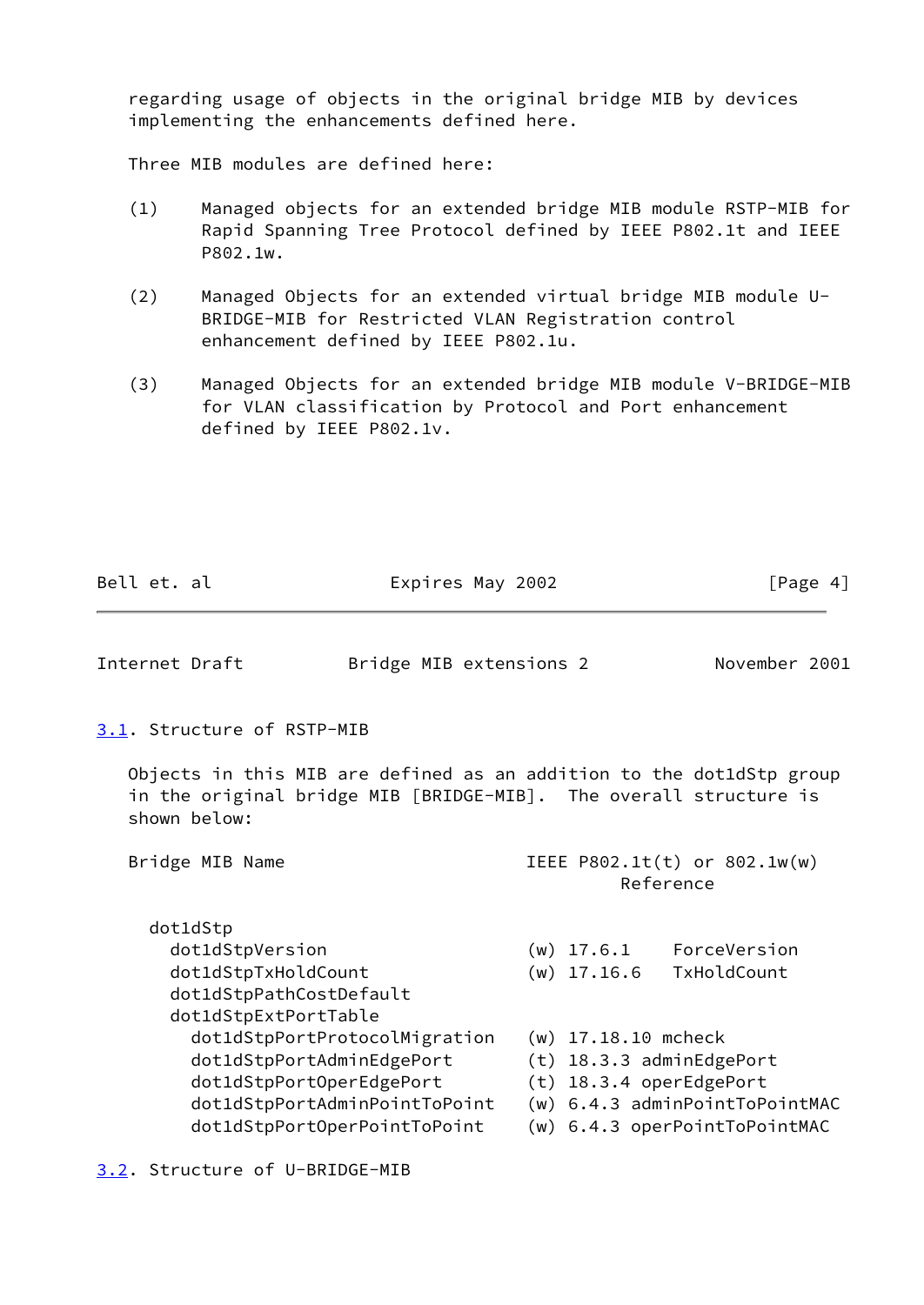Objects in this MIB are defined as an addition to the dot1qVlan group in the Virtual Bridge MIB [Q-BRIDGE-MIB]. The overall structure is shown below: Virtual Bridge MIB Name **IEEE P802.1u(u)** or P802.1t(t) Reference dot1dGmrp dot1dExtPortGmrpTable dot1dPortRestrictedGroupRegistration (t) 10.3.2.3 Restricted Group Registration dot1qVlan dot1qExtPortVlanTable dot1qPortRestrictedVlanRegistration (u) 11.2.3.2.3 Restricted VLAN Registration gmrpFailure (t) 14.10.1.2 GMRP failure notification gvrpFailure (t) 12.10.1.6 GVRP failure notification

<span id="page-5-1"></span><span id="page-5-0"></span>

| Bell et. al                          |                                    | Expires May 2002        | [Page 5]                                                                                                                                      |
|--------------------------------------|------------------------------------|-------------------------|-----------------------------------------------------------------------------------------------------------------------------------------------|
| Internet Draft                       |                                    | Bridge MIB extensions 2 | November 2001                                                                                                                                 |
| 3.3. Structure of V-BRIDGE-MIB       |                                    |                         |                                                                                                                                               |
| objects to the group is shown below: |                                    |                         | Objects in this MIB are arranged in a single group which is organized<br>as a set of related objects. The overall structure and assignment of |
| Bridge MIB Name                      |                                    | IEEE P802.1v Reference  |                                                                                                                                               |
| dot1vProtocol                        |                                    |                         |                                                                                                                                               |
| dot1vProtocolGroupTable              |                                    | 8.6.2 Protocol Template | 8.6.4 Protocol Group Database,                                                                                                                |
|                                      | dot1vProtocolTemplateFrameType     |                         |                                                                                                                                               |
|                                      | dot1vProtocolTemplateProtocolValue |                         |                                                                                                                                               |
| dot1vProtocolGroupId                 |                                    |                         | 8.6.3 Protocol Group Identifier                                                                                                               |
| dot1vProtocolPortTable               |                                    |                         | 8.4.4 VID Set for each Port                                                                                                                   |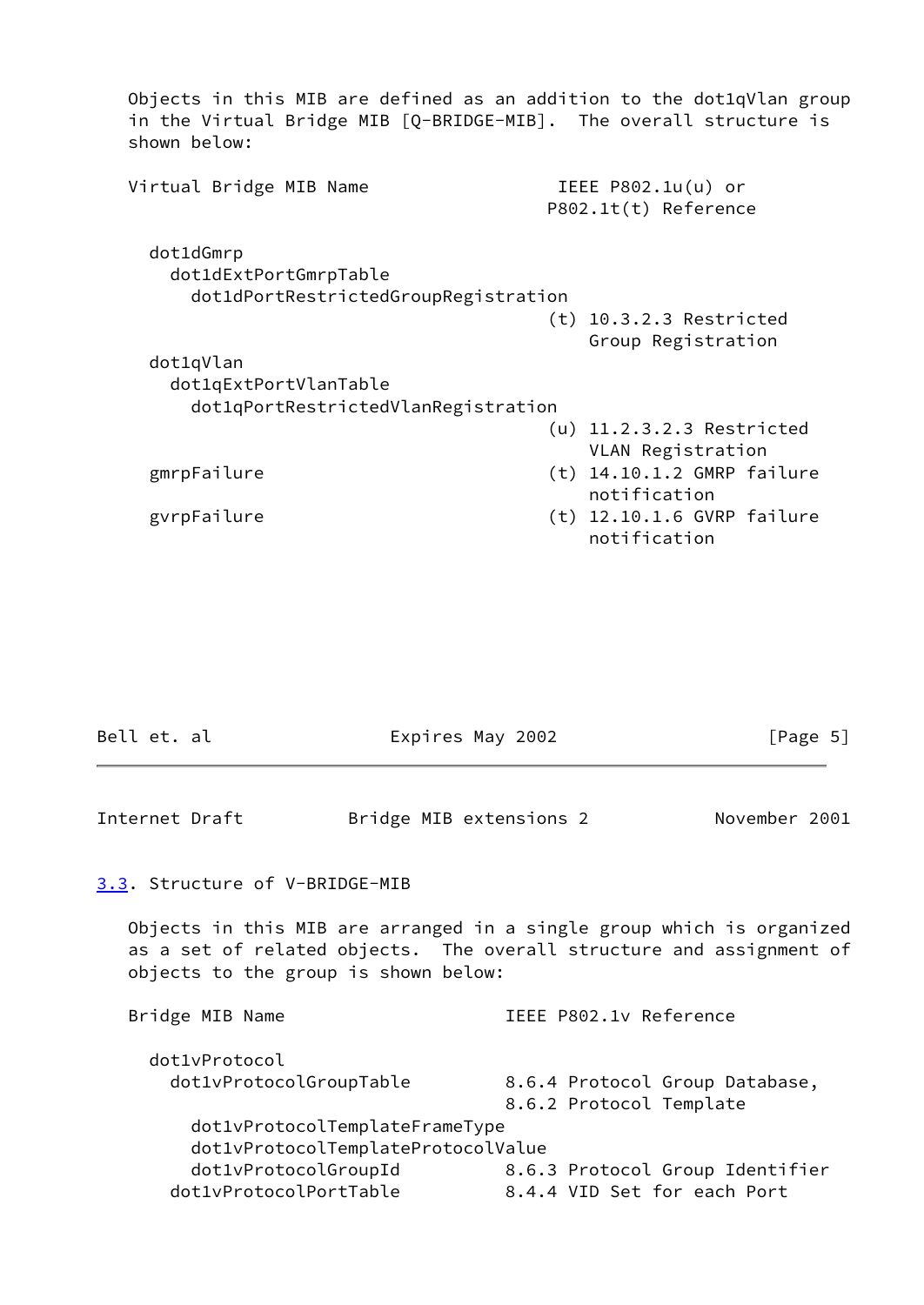dot1vProtocolPortGroupId dot1vProtocolGroupVid

### <span id="page-6-0"></span>[3.3.1](#page-6-0). The dot1vProtocol Group

 This group contains objects that describe the bridge's state with respect VLAN classification by Protocol and Port. If VLAN classification is not supported, this group will not be implemented.

### <span id="page-6-1"></span>[3.4](#page-6-1). Relationship to Other MIBs

 As described above, some IEEE 802.1D management objects have not been included in this MIB because they overlap with objects in other MIBs applicable to a bridge implementing this MIB. In particular, it is assumed that a bridge implementing this MIB will implement the original bridge MIB [\[BRIDGEMIB](#page-30-4)]. If the U-BRIDGE-MIB and V-BRIDGE- MIB modules are implemented, a bridge will also implement the P- BRIDGE-MIB and the Q-BRIDGE-MIB modules defined in [RFC 2674](https://datatracker.ietf.org/doc/pdf/rfc2674) [\[RFC2674](https://datatracker.ietf.org/doc/pdf/rfc2674)].

#### <span id="page-6-2"></span>[3.4.1](#page-6-2). Relation to Original Bridge MIB

 This section defines how objects in the original bridge MIB module [\[BRIDGEMIB](#page-30-4)] should be represented for devices which implement all the MIB modules described in this memo. Some of the old objects are less useful in such devices but must still be implemented for reasons of backwards compatibility.

#### <span id="page-6-3"></span>[3.4.1.1](#page-6-3). The dot1dBase Group

 This mandatory group contains the objects which are applicable to all types of bridges. Interpretation of this group is unchanged.

<span id="page-6-5"></span>

| Bell et. al    | Expires May 2002        | [Page 6]      |
|----------------|-------------------------|---------------|
|                |                         |               |
| Internet Draft | Bridge MIB extensions 2 | November 2001 |

#### <span id="page-6-4"></span>[3.4.1.2](#page-6-4). The dot1dStp Group

 This group contains the objects that denote the bridge's state with respect to the Spanning Tree Protocol. If a node does not implement the Spanning Tree Protocol, this group will not be implemented.

 In a device supporting the Spanning Tree Algorithm and Protocol defined in IEEE 802.1D-1998 Clause 8, interpretation of this group is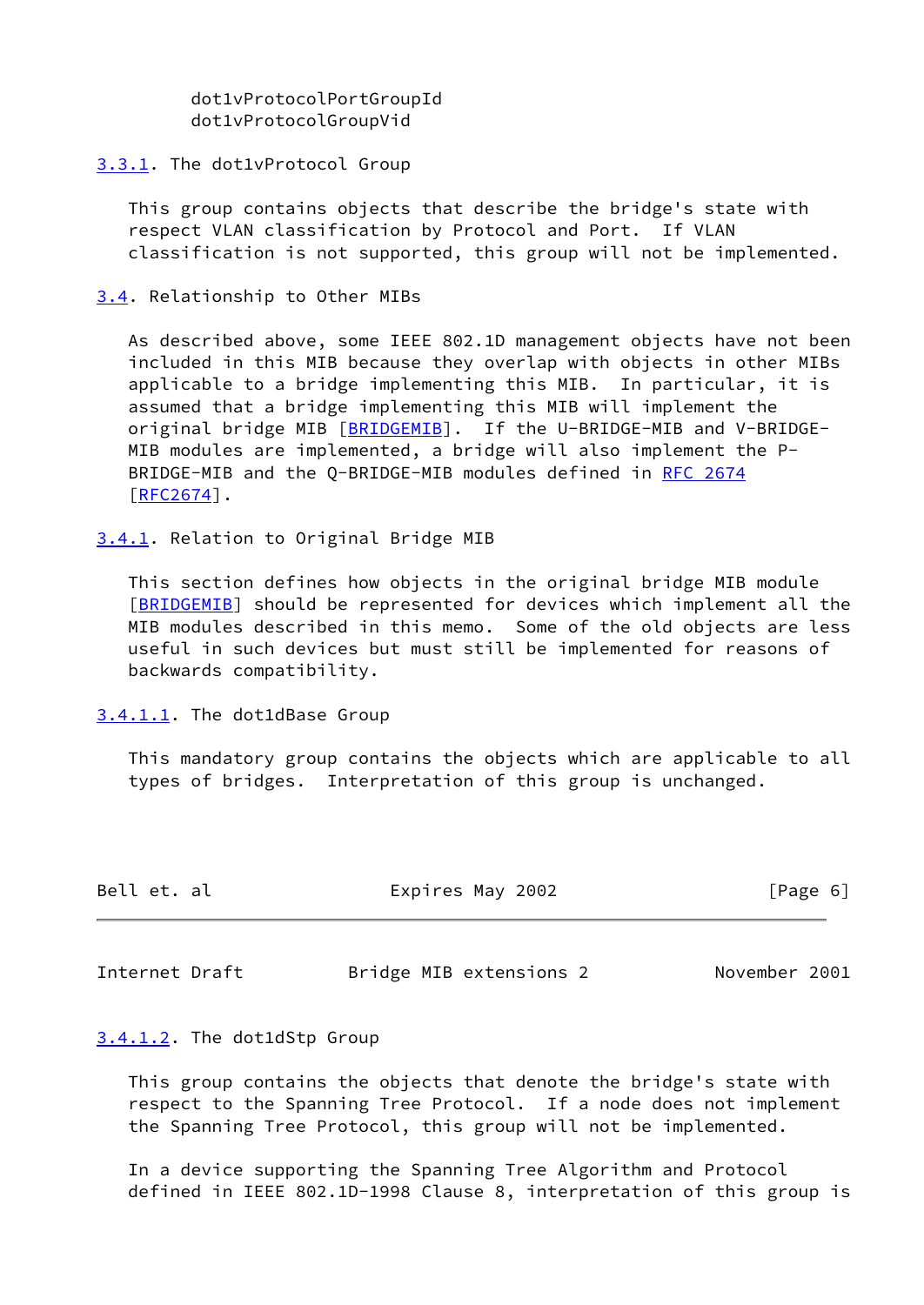unchanged.

 In a device supporting the Rapid Spanning Tree Algorithm and Protocol defined in IEEE 802.1w Clause 17, the interpretation of objects in this group is unchanged except for those listed below:

dot1dStpPriority

 Definition remains unchanged, but the permissible values are changed to 0-61440, in steps of 4096.

dot1dStpPortPriority

 Definition remains unchanged, but the permissible values are changed to 0-240, in steps of 16.

dot1dStpTimeSinceTopologyChange

 The time since the tcWhile timer for any port on this Bridge was non-zero.

dot1dStpTopChanges

 The number of times that there have been at least one non-zero tcWhile timer on this Bridge.

 In a device supporting the 32-bit default Path Costs defined in IEEE 802.1t Table 8-5, the interpretation of objects in this group is unchanged except for the following:

dot1dStpPortPathCost

 Definition remains unchanged, but the permissible values are extended to 1-200,000,000.

<span id="page-7-0"></span>[3.4.1.3](#page-7-0). The dot1dTp Group

 This group contains objects that describe the entity's state with respect to transparent bridging. Interpretation for this group is unchanged.

Bell et. al  $\qquad \qquad$  Expires May 2002  $\qquad \qquad$  [Page 7]

<span id="page-7-2"></span>Internet Draft Bridge MIB extensions 2 November 2001

<span id="page-7-1"></span>[3.4.1.4](#page-7-1). The dot1dStatic Group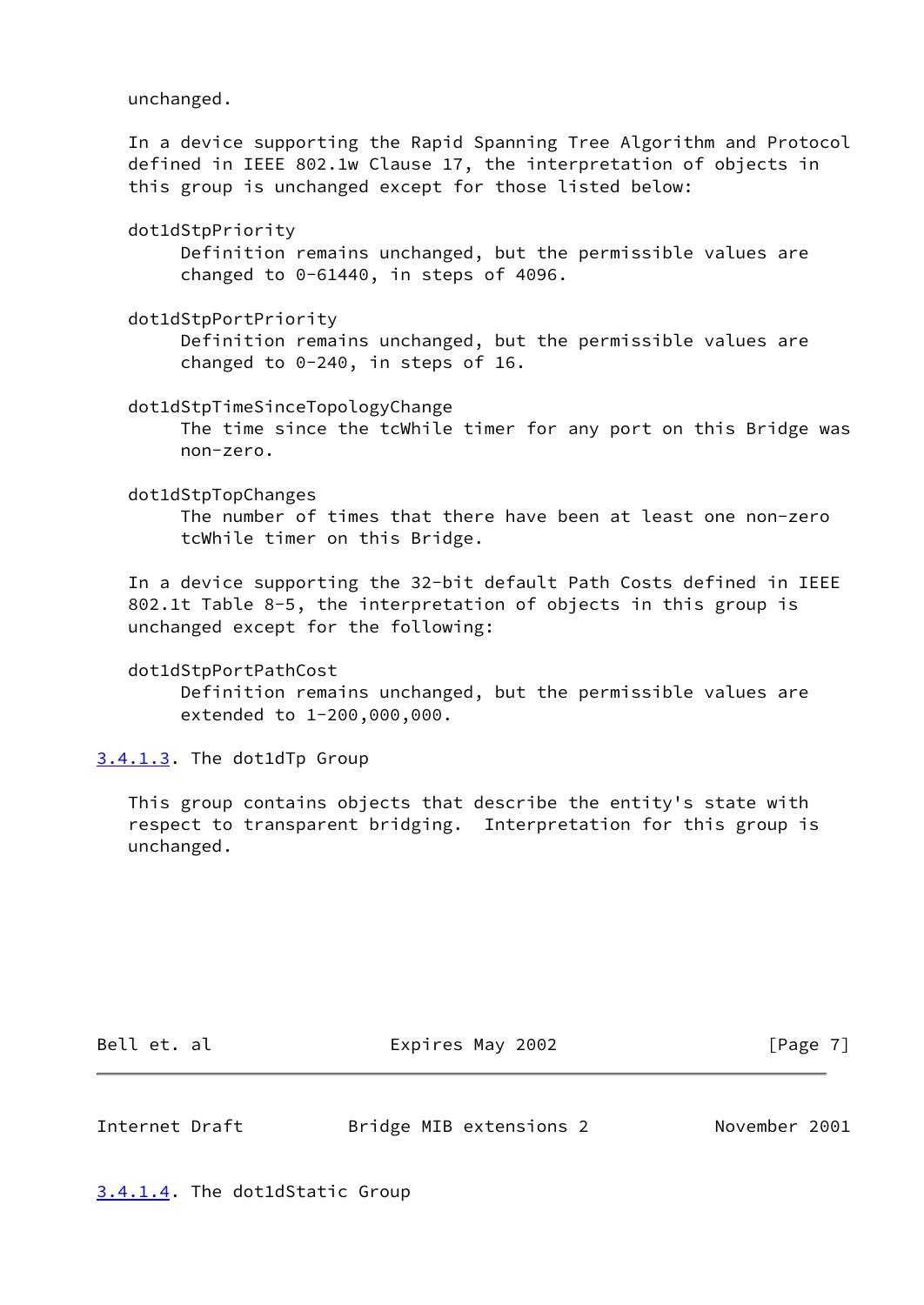This group contains objects that describe the entity's state with respect to destination-address filtering. Interpretation for this group is unchanged.

<span id="page-8-0"></span>[3.4.2](#page-8-0). Relation to the P-BRIDGE-MIB module defined in [RFC 2674](https://datatracker.ietf.org/doc/pdf/rfc2674)

 The P-BRIDGE-MIB module contains managed objects for the traffic class and multicast filtering enhancements defined by IEEE 802.1D- 1998 [\[802.1D](#page-29-0)]. Interpretation for all groups defined in this module is unchanged.

<span id="page-8-1"></span>[3.4.3](#page-8-1). Relation to the Q-BRIDGE-MIB module defined in [RFC 2674](https://datatracker.ietf.org/doc/pdf/rfc2674)

 The Q-BRIDGE-MIB module contains managed objects for the Virtual LAN bridging enhancements defined by IEEE 802.1Q-1998 [[802.1Q](#page-30-7)]. Interpretation for all groups defined in this module is unchanged.

```
4. Definitions for RSTP-MIB
```

```
RSTP-MIB DEFINITIONS ::= BEGIN
```

```
-- -------------------------------------------------------------
```
-- MIB for IEEE 802.1w Rapid Spanning Tree Protocol

-- -------------------------------------------------------------

#### IMPORTS

```
 MODULE-IDENTITY, OBJECT-TYPE
     FROM SNMPv2-SMI
 TruthValue
     FROM SNMPv2-TC
 MODULE-COMPLIANCE, OBJECT-GROUP
     FROM SNMPv2-CONF
 dot1dBridge, dot1dStp, dot1dStpPortEntry
     FROM BRIDGE-MIB;
```

```
rstpMIB MODULE-IDENTITY
     LAST-UPDATED "200111160000Z"
    ORGANIZATION "IETF Bridge MIB Working Group"
    CONTACT-INFO
         "Email: Bridge-mib@ietf.org"
     DESCRIPTION
         "The Bridge MIB Extension module for managing devices
          that support the Rapid Spanning Tree Protocol defined
          by IEEE 802.1w."
     REVISION "200111160000Z"
     DESCRIPTION
```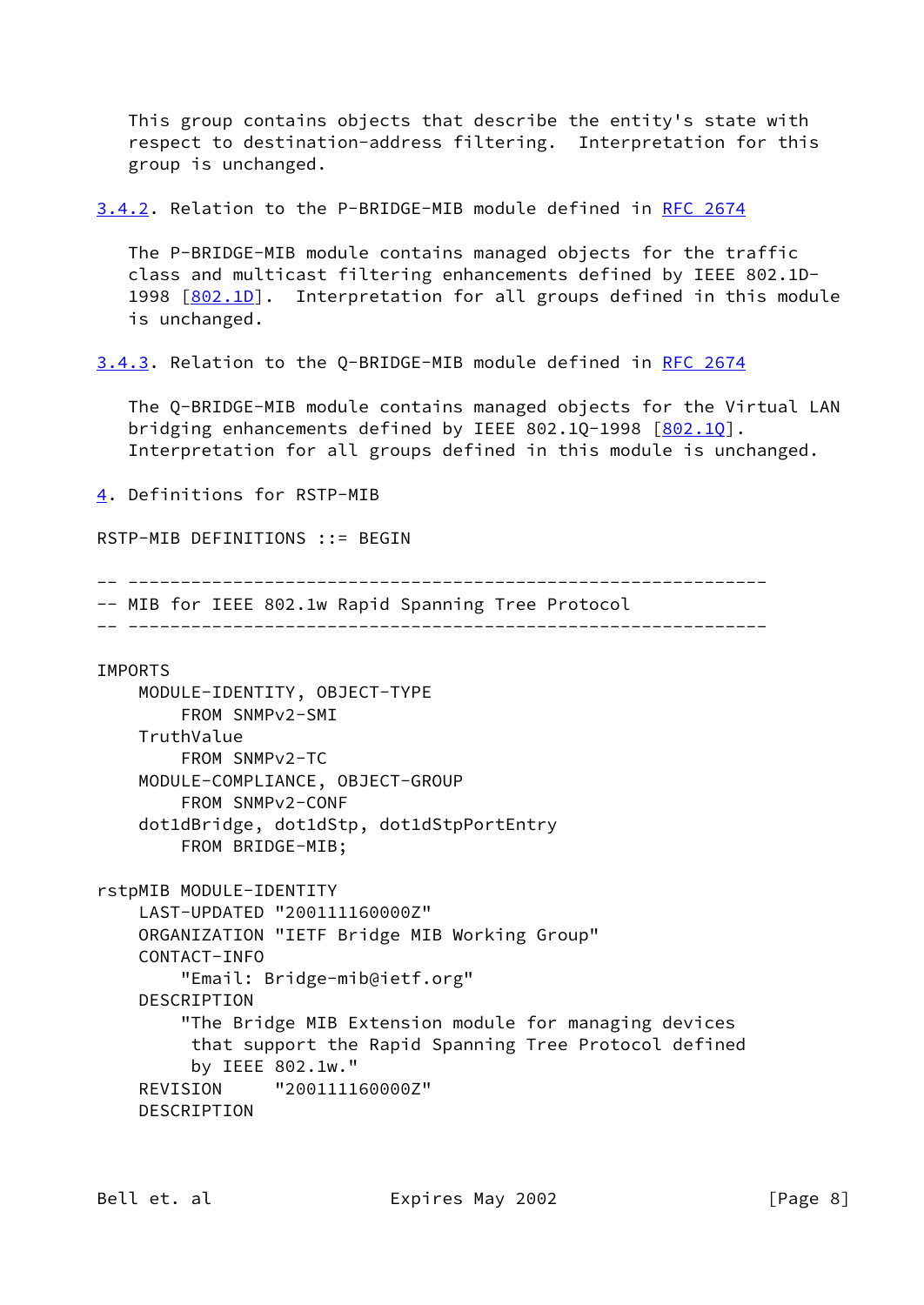```
Internet Draft Bridge MIB extensions 2 November 2001
         "Draft 1"
    ::= { dot1dBridge 11 }
-- -------------------------------------------------------------
-- Addition to the dot1dStp group
-- -------------------------------------------------------------
dot1dStpVersion OBJECT-TYPE
   SYNTAX INTEGER {
                    stpCompatible(0),
                    rstp(2)
 }
    MAX-ACCESS read-write
    STATUS current
    DESCRIPTION
        "The version of Spanning Tree Protocol the bridge is
         currently running. The value 'stpCompatible(0)'
         indicates the Spanning Tree Protocol specified in
         IEEE 802.1D and 'rstp(2)' indicates the Rapid Spanning
         Tree Protocol specified in IEEE 802.1w. New value may
         be defined as future versions of the protocol become
         available."
    REFERENCE
        "IEEE 802.1w clause 14.8.1, 17.12, 17.16.1"
    DEFVAL { rstp }
     ::= { dot1dStp 16 }
dot1dStpTxHoldCount OBJECT-TYPE
   SYNTAX INTEGER (1..10) MAX-ACCESS read-write
    STATUS current
    DESCRIPTION
        "The value used by the Port Transmit state machine to limit
         the maximum transmission rate."
    REFERENCE
        "IEEE 802.1w clause 17.16.6"
   DEFVAL { 3 }
     ::= { dot1dStp 17 }
dot1dStpPathCostDefault OBJECT-TYPE
   SYNTAX INTEGER {
                    stp8021d1998(1),
                    stp8021t2001(2)
 }
    MAX-ACCESS read-write
    STATUS current
```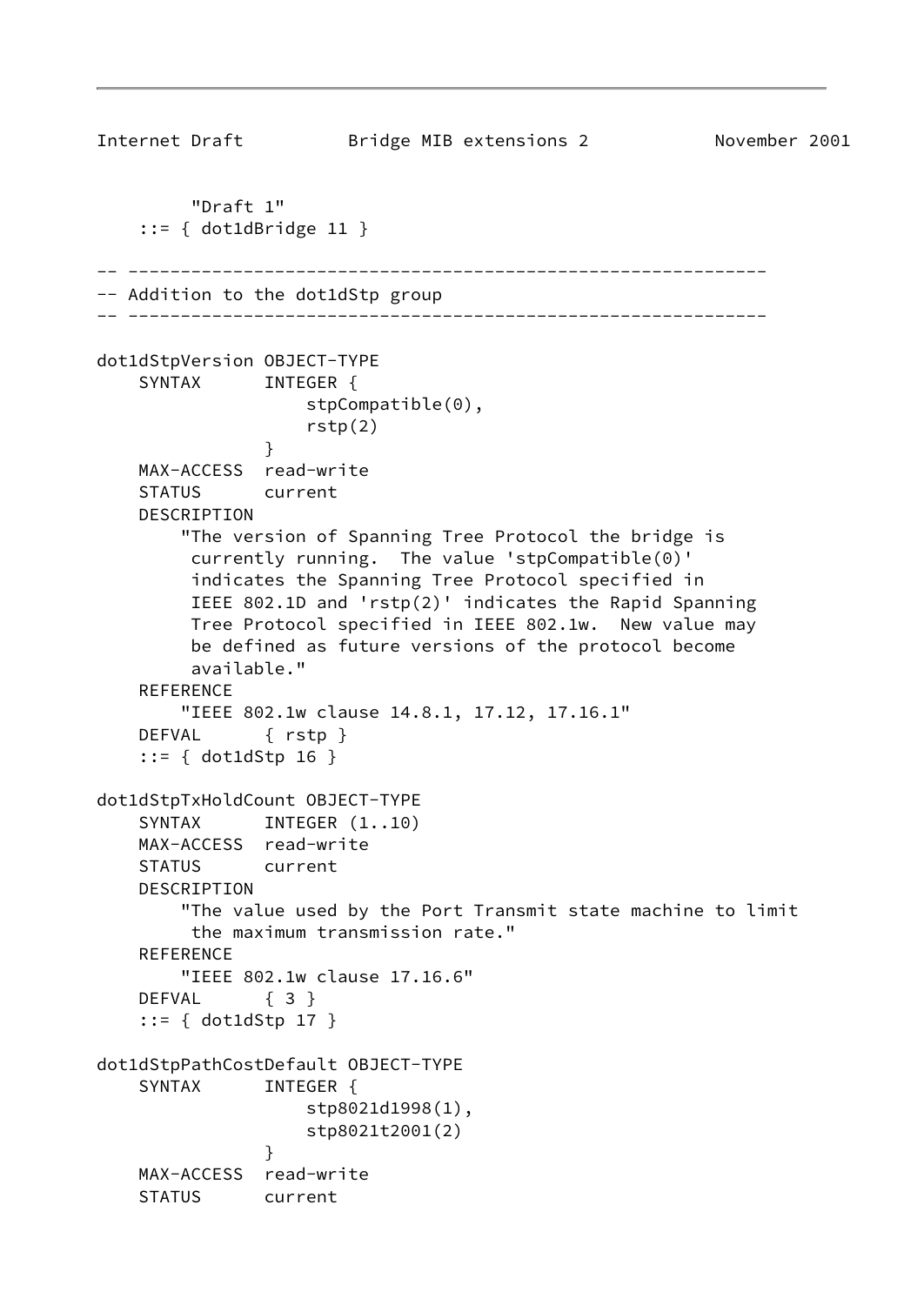DESCRIPTION

"The version of the Spanning Tree default Path Costs that

| Bell et. al |                                      | Expires May 2002                                                                                                                                                                                                                                                                      | [Page 9]      |
|-------------|--------------------------------------|---------------------------------------------------------------------------------------------------------------------------------------------------------------------------------------------------------------------------------------------------------------------------------------|---------------|
|             | Internet Draft                       | Bridge MIB extensions 2                                                                                                                                                                                                                                                               | November 2001 |
|             | <b>REFERENCE</b>                     | are to be used by this Bridge. A value of $8021d1998(1)$<br>uses the 16-bit default Path Costs from IEEE Std. 802.1D-1998.<br>A value of stp8021t2001(2) uses the 32-bit default Path<br>Costs from IEEE Std. 802.1t."<br>"IEEE 802.1D & 802.1t Table 8-5"<br>$::= \{ dot1dStp 18 \}$ |               |
|             | DESCRIPTION                          | dot1dStpExtPortTable OBJECT-TYPE<br>SYNTAX SEQUENCE OF Dot1dStpExtPortEntry<br>MAX-ACCESS not-accessible<br>STATUS current<br>"A table that contains port-specific Rapid Spanning Tree<br>information."<br>$::= \{ dot1dStp 19 \}$                                                    |               |
|             | SYNTAX<br>DESCRIPTION<br>each port." | dot1dStpExtPortEntry OBJECT-TYPE<br>Dot1dStpExtPortEntry<br>MAX-ACCESS not-accessible<br>STATUS current<br>"A list of Rapid Spanning Tree information maintained by<br>AUGMENTS { dot1dStpPortEntry }<br>$::= \{ dot1dStepExtPortTable 1 \}$                                          |               |
|             | SEQUENCE {                           | Dot1dStpExtPortEntry ::=<br>dot1dStpPortProtocolMigration<br>TruthValue,<br>dot1dStpPortAdminEdgePort<br>TruthValue,<br>dot1dStpPortOperEdgePort<br>TruthValue,<br>dot1dStpPortAdminPointToPoint<br>INTEGER,<br>dot1dStpPortOperPointToPoint<br>TruthValue                            |               |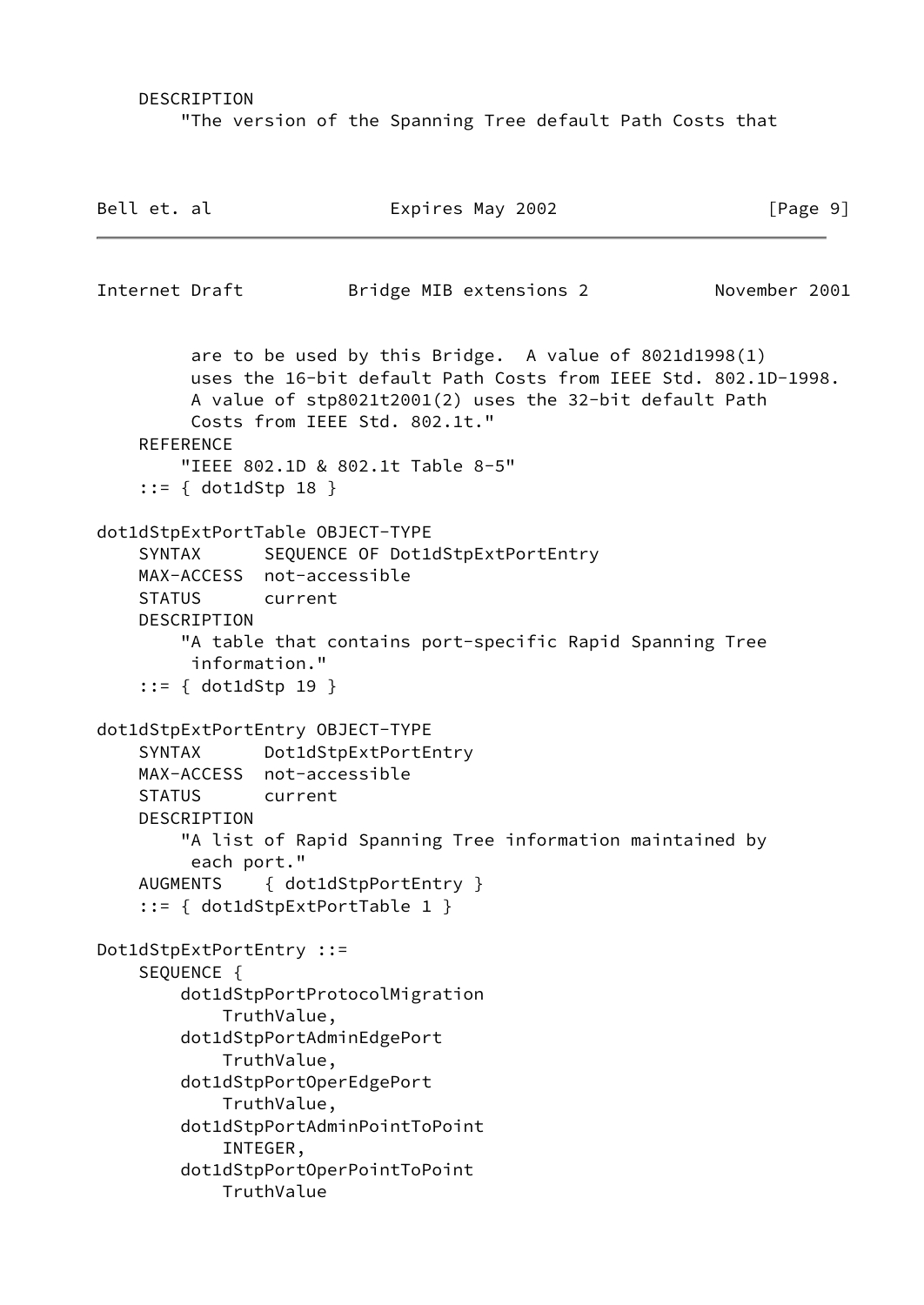|             | }                                                                                                                                                                                                                                                  |                                                     |                                                       |                                                                                                                     |                                                                                                                                 |                                                                                                                                                                                                                                                                                              |                                                                   |           |
|-------------|----------------------------------------------------------------------------------------------------------------------------------------------------------------------------------------------------------------------------------------------------|-----------------------------------------------------|-------------------------------------------------------|---------------------------------------------------------------------------------------------------------------------|---------------------------------------------------------------------------------------------------------------------------------|----------------------------------------------------------------------------------------------------------------------------------------------------------------------------------------------------------------------------------------------------------------------------------------------|-------------------------------------------------------------------|-----------|
|             | dot1dStpPortProtocolMigration OBJECT-TYPE<br>SYNTAX TruthValue<br>MAX-ACCESS read-write<br>STATUS current<br>DESCRIPTION<br>"When operating in RSTP (version 2) mode, writing $IRUE(1)$<br>to this object forces this port to transmit RSTP BPDUs. |                                                     |                                                       |                                                                                                                     |                                                                                                                                 |                                                                                                                                                                                                                                                                                              |                                                                   |           |
| Bell et. al |                                                                                                                                                                                                                                                    |                                                     |                                                       |                                                                                                                     | Expires May 2002                                                                                                                |                                                                                                                                                                                                                                                                                              |                                                                   | [Page 10] |
|             |                                                                                                                                                                                                                                                    | Internet Draft                                      |                                                       |                                                                                                                     | Bridge MIB extensions 2                                                                                                         |                                                                                                                                                                                                                                                                                              | November 2001                                                     |           |
|             | SYNTAX                                                                                                                                                                                                                                             | <b>REFERENCE</b><br>DESCRIPTION<br><b>REFERENCE</b> | TruthValue<br>MAX-ACCESS read-write<br>STATUS current | $::= \{ dot1dStepExtPortEntry 1 \}$<br>dot1dStpPortAdminEdgePort OBJECT-TYPE<br>$::= \{ dot1dStepExtPortEntry 2 \}$ | it always returns FALSE(2) when read."<br>"IEEE 802.1w clause 14.8.2.4, 17.18.10, 17.26"<br>"IEEE 802.1t clause 14.8.2, 18.3.3" | Any other operation on this object has no effect and<br>"The administrative value of the Edge Port parameter. A<br>value of TRUE(1) indicates that this port should be<br>assumed as an edge-port and a value of FALSE(2) indicates<br>that this port should be assumed as a non-edge-port." |                                                                   |           |
|             | <b>SYNTAX</b>                                                                                                                                                                                                                                      | DESCRIPTION<br>a BPDU."<br><b>REFERENCE</b>         | TruthValue<br>MAX-ACCESS read-only<br>STATUS current  | dot1dStpPortOperEdgePort OBJECT-TYPE<br>"IEEE 802.1t clause 14.8.2, 18.3.4"<br>$::= \{ dot1dStepExtPortEntry 3 \}$  | object is initialized to the value of                                                                                           | "The operational value of the Edge Port parameter.                                                                                                                                                                                                                                           | The<br>dot1dStpPortAdminEdgePort and is set FALSE on reception of |           |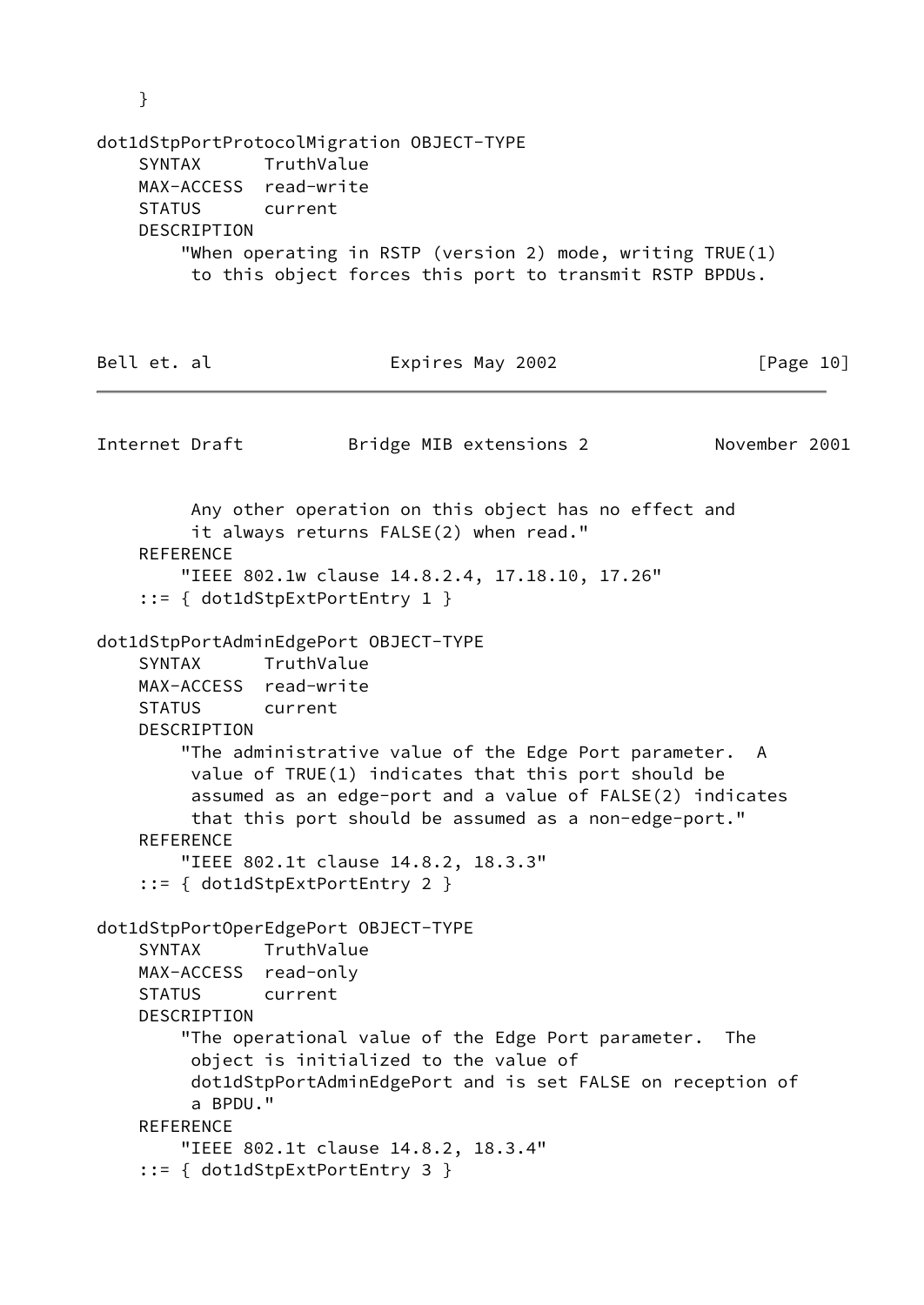dot1dStpPortAdminPointToPoint OBJECT-TYPE SYNTAX INTEGER { forceTrue(0), forceFalse(1), auto(2) } MAX-ACCESS read-write STATUS current DESCRIPTION "The administrative point-to-point status of the LAN segment attached to this port. A value of forceTrue(0) indicates that this port should always be treated as if it is connected to a point-to-point link. A value of forceFalse(1) indicates that this port should be treated as having a shared media connection. A value of auto(2) indicates that this port is considered to have a point-to-point link if it is an Aggregator Bell et. al  $Expires$  May 2002 [Page 11] Internet Draft Bridge MIB extensions 2 November 2001 and all of its members are aggregatable, or if the MAC entity is configured for full duplex operation, either through auto-negotiation or by management means." REFERENCE "IEEE 802.1w clause 6.4.3, 6.5, 14.8.2" ::= { dot1dStpExtPortEntry 4 } dot1dStpPortOperPointToPoint OBJECT-TYPE SYNTAX TruthValue MAX-ACCESS read-only STATUS current DESCRIPTION "The operational point-to-point status of the LAN segment attached to this port. It indicates whether a port is considered to have a point-to-point connection or not. The value is determined by management or by auto-detection, as described in the dot1dStpPortAdminPointToPoint object." REFERENCE "IEEE 802.1w clause 6.4.3, 6.5, 14.8.2" ::= { dot1dStpExtPortEntry 5 } -- ------------------------------------------------------------- -- rstpMIB - Conformance Information -- -------------------------------------------------------------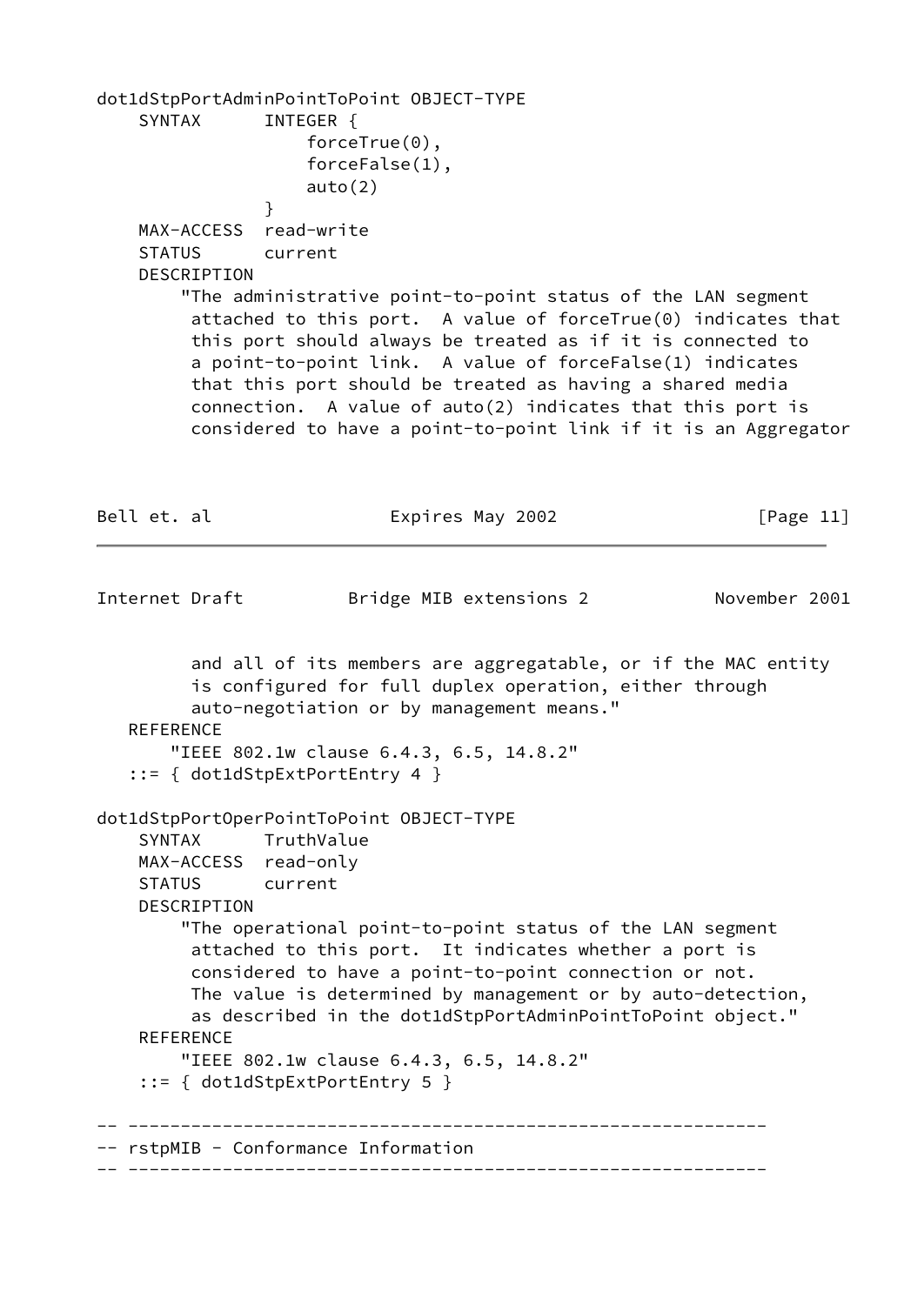```
rstpConformance OBJECT IDENTIFIER ::= { rstpMIB 1 }
rstpGroups OBJECT IDENTIFIER ::= { rstpConformance 1 }
rstpCompliances OBJECT IDENTIFIER ::= { rstpConformance 2 }
-- -------------------------------------------------------------
-- Units of conformance
-- -------------------------------------------------------------
rstpBridgeGroup OBJECT-GROUP
     OBJECTS {
        dot1dStpVersion,
        dot1dStpTxHoldCount
     }
     STATUS current
     DESCRIPTION
         "Rapid Spanning Tree information for the bridge."
     ::= { rstpGroups 1 }
rstpDefaultPathCostGroup OBJECT-GROUP
     OBJECTS {
         dot1dStpPathCostDefault
Bell et. al \qquad \qquad Expires May 2002 \qquad \qquad [Page 12]
Internet Draft Bridge MIB extensions 2 November 2001
     }
     STATUS current
     DESCRIPTION
         "Default Spanning Tree path cost information."
     ::= { rstpGroups 2 }
rstpPortGroup OBJECT-GROUP
     OBJECTS {
         dot1dStpPortProtocolMigration,
         dot1dStpPortAdminEdgePort,
         dot1dStpPortOperEdgePort,
         dot1dStpPortAdminPointToPoint,
         dot1dStpPortOperPointToPoint
     }
     STATUS current
     DESCRIPTION
         "Rapid Spanning Tree information for individual ports."
     ::= { rstpGroups 3 }
```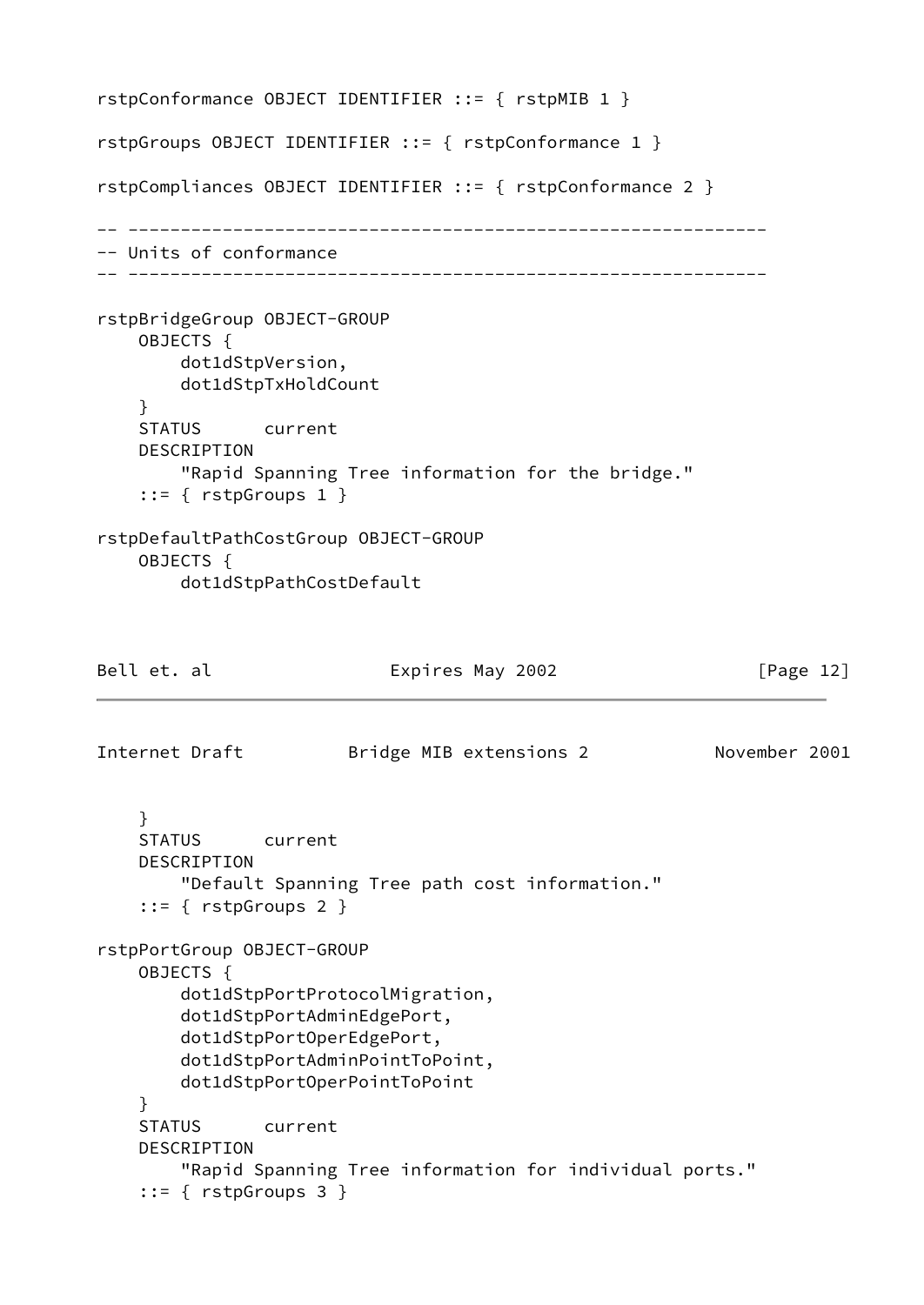```
-- -------------------------------------------------------------
-- Compliance statements
-- -------------------------------------------------------------
rstpCompliance MODULE-COMPLIANCE
     STATUS current
     DESCRIPTION
         "The compliance statement for device support of bridging
          services."
     MODULE
         MANDATORY-GROUPS {
             rstpBridgeGroup,
             rstpPortGroup
         }
         GROUP rstpDefaultPathCostGroup
             DESCRIPTION
                 "Support for this group is mandatory only if
                  both 16-bit and 32-bit Path Costs are supported."
     ::= { rstpCompliances 1 }
```
END

```
Bell et. al \qquad \qquad Expires May 2002 \qquad \qquad [Page 13]
Internet Draft Bridge MIB extensions 2 November 2001
5. Definitions for U-BRIDGE-MIB
U-BRIDGE-MIB DEFINITIONS ::= BEGIN
-- -------------------------------------------------------------
-- MIB for IEEE 802.1u Restricted Group Registration
-- -------------------------------------------------------------
IMPORTS
    MODULE-IDENTITY, OBJECT-TYPE, NOTIFICATION-TYPE
        FROM SNMPv2-SMI
```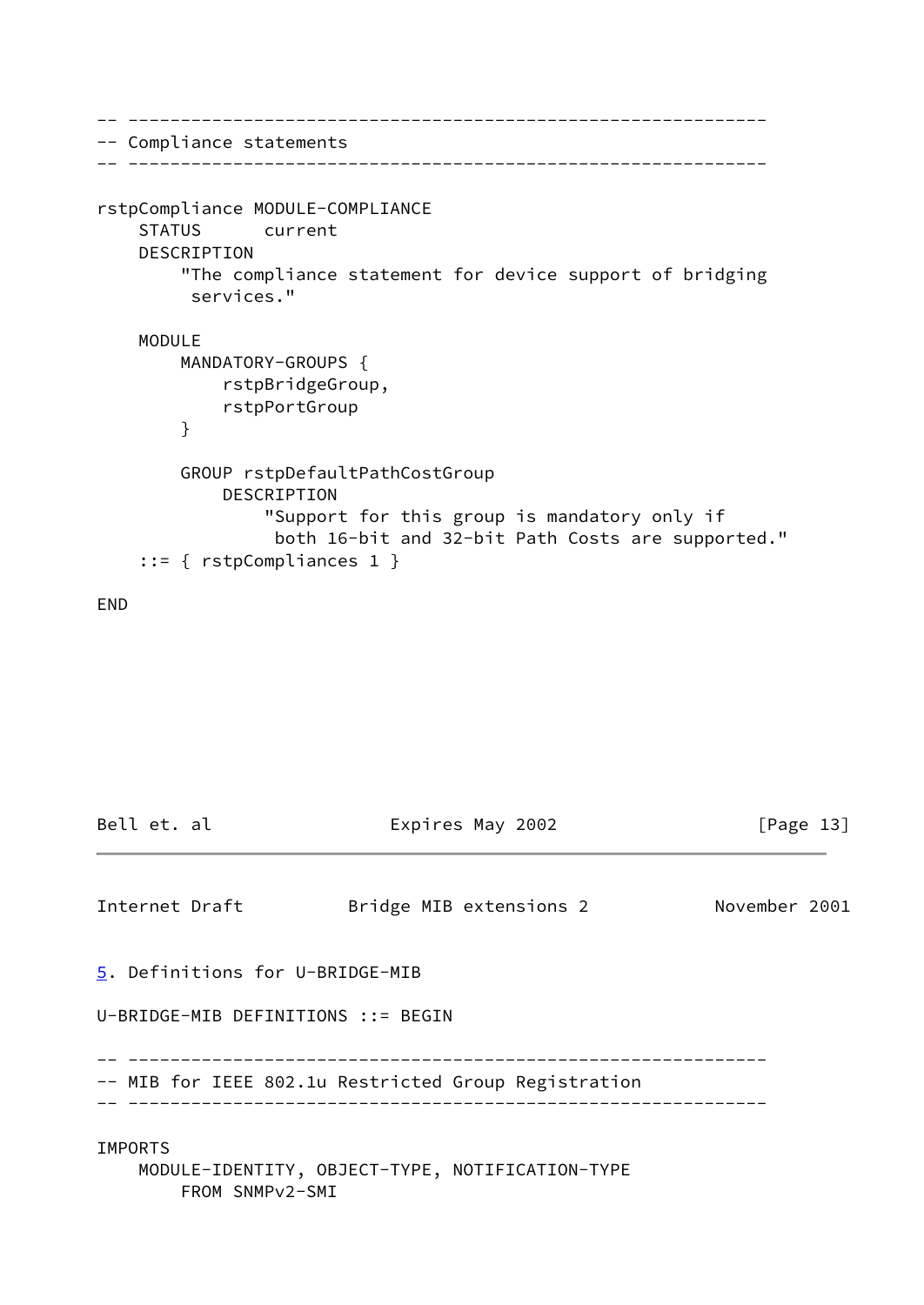```
 TruthValue, MacAddress
         FROM SNMPv2-TC
     MODULE-COMPLIANCE, OBJECT-GROUP, NOTIFICATION-GROUP
         FROM SNMPv2-CONF
     dot1dBridge, dot1dBasePort, dot1dBasePortEntry
         FROM BRIDGE-MIB
     dot1qPvid, dot1qVlan
         FROM Q-BRIDGE-MIB
     dot1dGmrp
         FROM P-BRIDGE-MIB;
uBridgeMIB MODULE-IDENTITY
     LAST-UPDATED "200111160000Z"
     ORGANIZATION "IETF Bridge MIB Working Group"
     CONTACT-INFO
         "Email: Bridge-mib@ietf.org"
     DESCRIPTION
         "The Bridge MIB Extension module for managing devices
          that allow control over dynamic VLAN registration through
          Restricted VLAN Registration as defined by IEEE 802.1u."
     REVISION "200111160000Z"
     DESCRIPTION
          "Draft 1"
     ::= { dot1dBridge 12 }
-- -------------------------------------------------------------
-- Augmentation to the dot1dGmrpTable
-- -------------------------------------------------------------
dot1dExtPortGmrpTable OBJECT-TYPE
    SYNTAX SEQUENCE OF Dot1dExtPortGmrpEntry
     MAX-ACCESS not-accessible
     STATUS current
     DESCRIPTION
         "A table containing per port Restricted Group Registration
         control information."
     ::= { dot1dGmrp 2 }
Bell et. al                       Expires May 2002                   [Page 14]
Internet Draft Bridge MIB extensions 2 November 2001
dot1dExtPortGmrpEntry OBJECT-TYPE
     SYNTAX Dot1dExtPortGmrpEntry
     MAX-ACCESS not-accessible
     STATUS current
```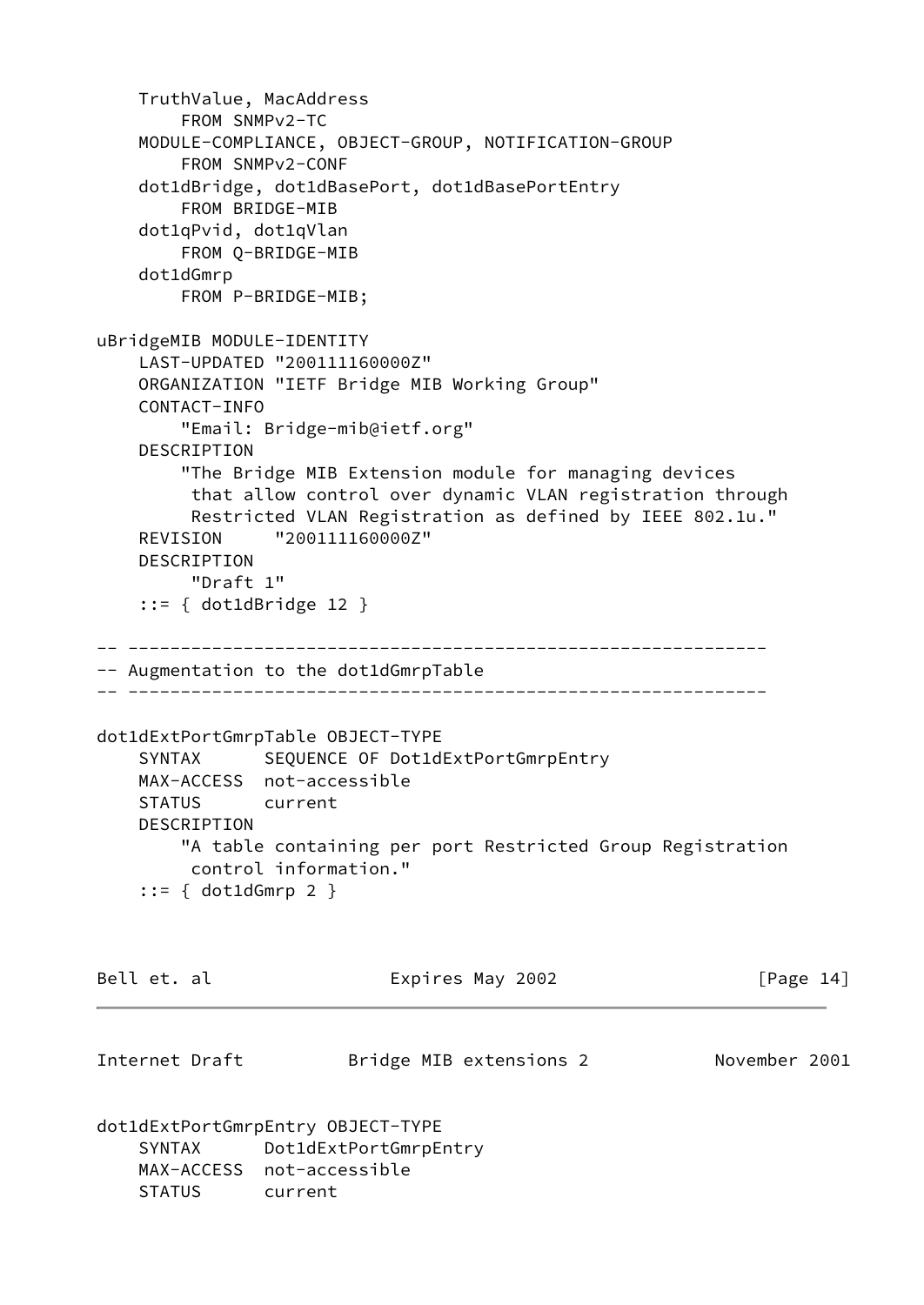```
 DESCRIPTION
         "Information controlling Group Registration for a port
          on the device. This is indexed by dot1dBasePort."
     AUGMENTS { dot1dBasePortEntry }
     ::= { dot1dExtPortGmrpTable 1 }
Dot1dExtPortGmrpEntry ::=
     SEQUENCE {
         dot1dPortRestrictedGroupRegistration
             TruthValue,
         dot1dPortLastGroupFailed
             MacAddress,
         dot1dPortGmrpFailingReason
             INTEGER
     }
dot1dPortRestrictedGroupRegistration OBJECT-TYPE
     SYNTAX TruthValue
     MAX-ACCESS read-write
     STATUS current
     DESCRIPTION
         "The state of Restricted Group Registration on this port.
          If the value of this control is true(1), then creation
          of a new dynamic entry is permitted only if there is a
          Static Filtering Entry for the VLAN concerned, in which
          the Registrar Administrative Control value is Normal
          Registration."
     REFERENCE
         "IEEE 802.1t clause 10.3.2.3, 14.10.1.3."
     DEFVAL { false }
     ::= { dot1dExtPortGmrpEntry 1 }
dot1dPortLastGroupFailed OBJECT-TYPE
     SYNTAX MacAddress
     MAX-ACCESS accessible-for-notify
     STATUS current
     DESCRIPTION
         "The MAC address of the Group GMRP failed to register
          on this port. This object is accessible only through
          gmrpFailure notification."
     REFERENCE
         "IEEE 802.1t clause 14.10.1.2.3a."
     ::= { dot1dExtPortGmrpEntry 2 }
```
Bell et. al  $\qquad \qquad$  Expires May 2002  $\qquad \qquad$  [Page 15]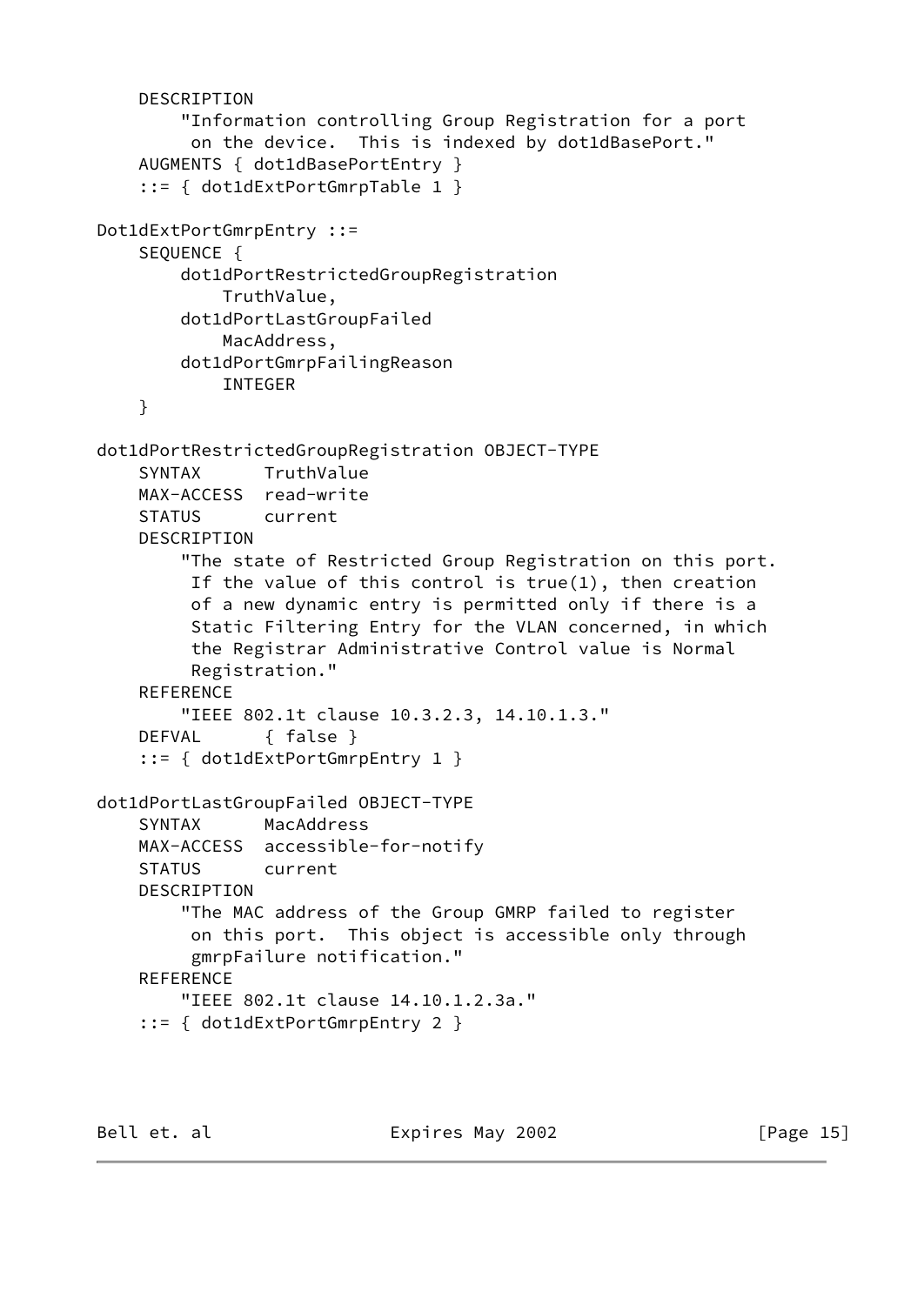```
Internet Draft Bridge MIB extensions 2 November 2001
dot1dPortGmrpFailingReason OBJECT-TYPE
    SYNTAX INTEGER {
                    lackOfResources(1),
                    registrationRestricted(2)
 }
    MAX-ACCESS accessible-for-notify
     STATUS current
     DESCRIPTION
         "The reason for the last registration failure on this
          port. The value 'lackofResources(1)' indicates that
         GMRP failed due to lack of resources in the Filtering
         Database for the creation of a Group Registration
          Entry. The value 'registrationRestricted(2)'
          indicates that GMRP failed because dynamic group is
          restricted. This object is accessible only through
         gmrpFailure notification."
     REFERENCE
          "IEEE 802.1t clause 14.10.1.2.3c."
     ::= { dot1dExtPortGmrpEntry 3 }
-- -------------------------------------------------------------
-- Augmentation to the dot1qPortVlanTable
-- -------------------------------------------------------------
dot1qExtPortVlanTable OBJECT-TYPE
    SYNTAX SEQUENCE OF Dot1qExtPortVlanEntry
    MAX-ACCESS not-accessible
    STATUS current
     DESCRIPTION
         "A table containing per port Restricted VLAN Registration
         control information."
     ::= { dot1qVlan 11 }
dot1qExtPortVlanEntry OBJECT-TYPE
     SYNTAX Dot1qExtPortVlanEntry
    MAX-ACCESS not-accessible
     STATUS current
     DESCRIPTION
         "Information controlling VLAN Registration for a port
         on the device. This is indexed by dot1dBasePort."
     AUGMENTS { dot1dBasePortEntry }
     ::= { dot1qExtPortVlanTable 1 }
Dot1qExtPortVlanEntry ::=
     SEQUENCE {
         dot1qPortRestrictedVlanRegistration
            TruthValue,
```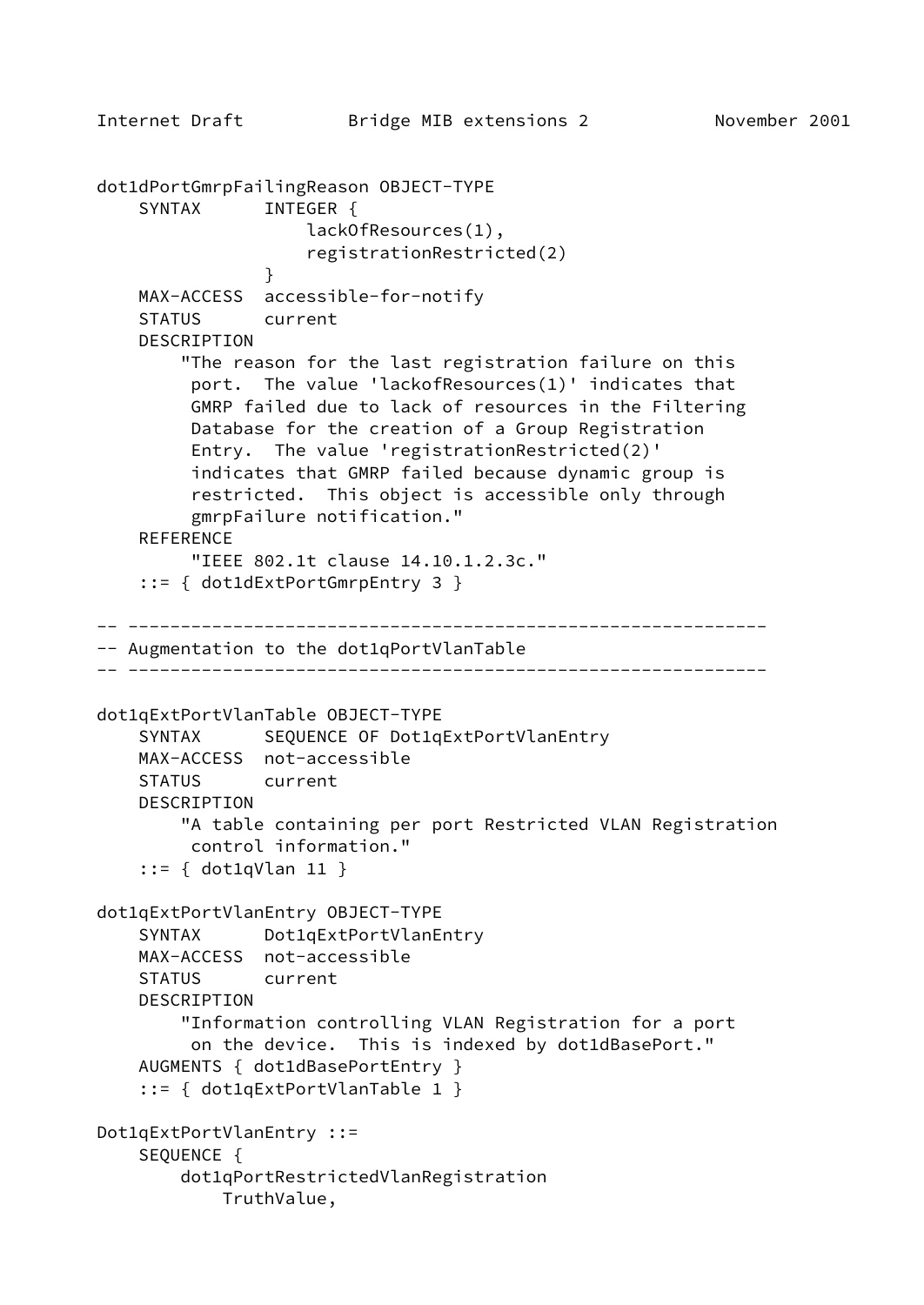| Bell et. al                    |                  | Expires May 2002                                                                                                                                                                                                                                                                                                                                                                                                                                                               | [Page $16$ ]  |
|--------------------------------|------------------|--------------------------------------------------------------------------------------------------------------------------------------------------------------------------------------------------------------------------------------------------------------------------------------------------------------------------------------------------------------------------------------------------------------------------------------------------------------------------------|---------------|
|                                | Internet Draft   | Bridge MIB extensions 2                                                                                                                                                                                                                                                                                                                                                                                                                                                        | November 2001 |
|                                |                  | <b>INTEGER</b>                                                                                                                                                                                                                                                                                                                                                                                                                                                                 |               |
| }                              |                  |                                                                                                                                                                                                                                                                                                                                                                                                                                                                                |               |
| <b>SYNTAX</b><br><b>STATUS</b> | DESCRIPTION      | dot1qPortRestrictedVlanRegistration OBJECT-TYPE<br>TruthValue<br>MAX-ACCESS read-write<br>current<br>"The state of Restricted VLAN Registration on this port.                                                                                                                                                                                                                                                                                                                  |               |
|                                | <b>REFERENCE</b> | If the value of this control is $true(1)$ , then creation<br>of a new dynamic VLAN entry is permitted only if there<br>is a Static VLAN Registration Entry for the VLAN concerned,<br>in which the Registrar Administrative Control value for<br>this port is Normal Registration."                                                                                                                                                                                            |               |
|                                |                  | "IEEE 802.1u clause 11.2.3.2.3, 12.10.1.7."                                                                                                                                                                                                                                                                                                                                                                                                                                    |               |
| <b>DEFVAL</b>                  |                  | $\{ false \}$                                                                                                                                                                                                                                                                                                                                                                                                                                                                  |               |
|                                |                  | $::= \{ dot1qExtPortVlanEntry 1 \}$                                                                                                                                                                                                                                                                                                                                                                                                                                            |               |
| <b>SYNTAX</b>                  |                  | dot1qPortGvrpFailingReason OBJECT-TYPE<br>INTEGER {<br>lackOfResources(1),<br>registrationRestricted(2),<br>unsupportedVID(3)<br><sup>}</sup>                                                                                                                                                                                                                                                                                                                                  |               |
| <b>STATUS</b>                  | DESCRIPTION      | MAX-ACCESS accessible-for-notify<br>current                                                                                                                                                                                                                                                                                                                                                                                                                                    |               |
|                                | <b>REFERENCE</b> | "The reason for the last registration failure on this<br>port. The value 'lackofResources(1)' indicates that<br>GVRP failed due to lack of resources in the Filtering<br>Database for the creation of a VLAN Registration<br>Entry. The value 'registrationRestricted(2)' indicates<br>that GVRP failed because dynamic VLAN registration is<br>restricted. And the value 'unsupportedVID(3)'<br>indicates that a registration request for an<br>unsupported VID is received." |               |
|                                |                  | "IEEE 802.1u clause 12.10.1.6.3c."<br>$::= \{ dot1qExtPortVlanEntry 2 \}$                                                                                                                                                                                                                                                                                                                                                                                                      |               |
|                                |                  |                                                                                                                                                                                                                                                                                                                                                                                                                                                                                |               |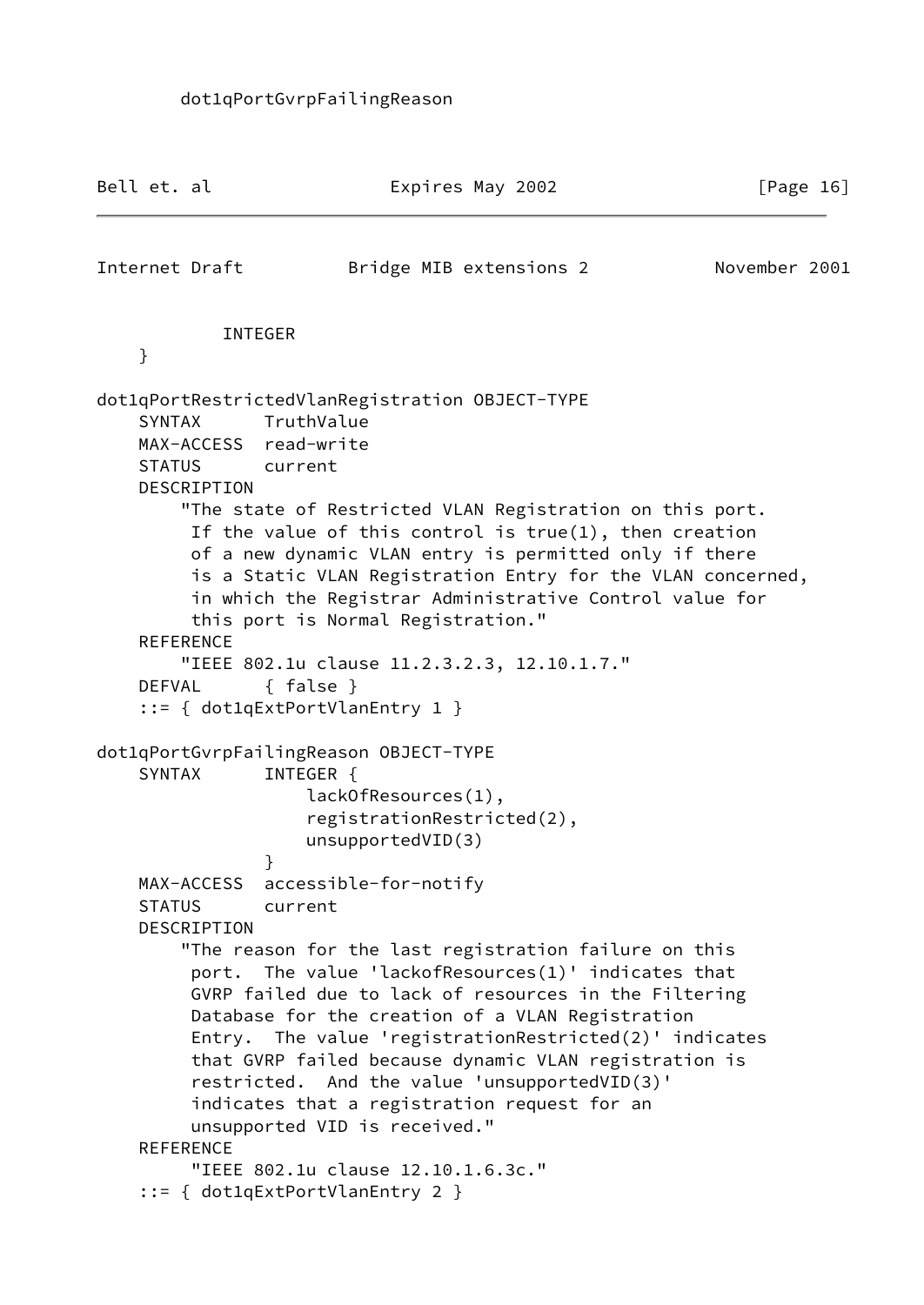-- Traps for Registration Failures

gmrpFailure NOTIFICATION-TYPE OBJECTS { dot1dPortLastGroupFailed, dot1dBasePort, dot1dPortGmrpFailingReason }

Bell et. al  $\qquad \qquad$  Expires May 2002  $\qquad \qquad$  [Page 17] Internet Draft Bridge MIB extensions 2 November 2001 STATUS current DESCRIPTION "The trap that is generated when there is a GMRP failure. dot1dPortLastGroupFailed indicates the MAC address of the Group that has failed to be registered, dot1dBasePort indicates the port on which the registration is received, and dot1dPortGmrpFailingReason indicates the reason for the failure." REFERENCE "IEEE 802.1t 14.10.1.2." ::= { dot1dBridge 0 3 } gvrpFailure NOTIFICATION-TYPE OBJECTS { dot1qPvid, dot1dBasePort, dot1qPortGvrpFailingReason } STATUS current DESCRIPTION "The trap that is generated when there is a GVRP failure. dot1qPvid indicates the VID of he VLAN that GVRP has failed to register, dot1dBasePort indicates the port on which the registration is received, and dot1qPortGvrpFailingReason indicates the reason for the failure." REFERENCE "IEEE 802.1t 12.10.1.6."  $::=$  { dot1dBridge 0 4 } -- -------------------------------------------------------------

-- -------------------------------------------------------------

-- uBridgeMIB - Conformance Information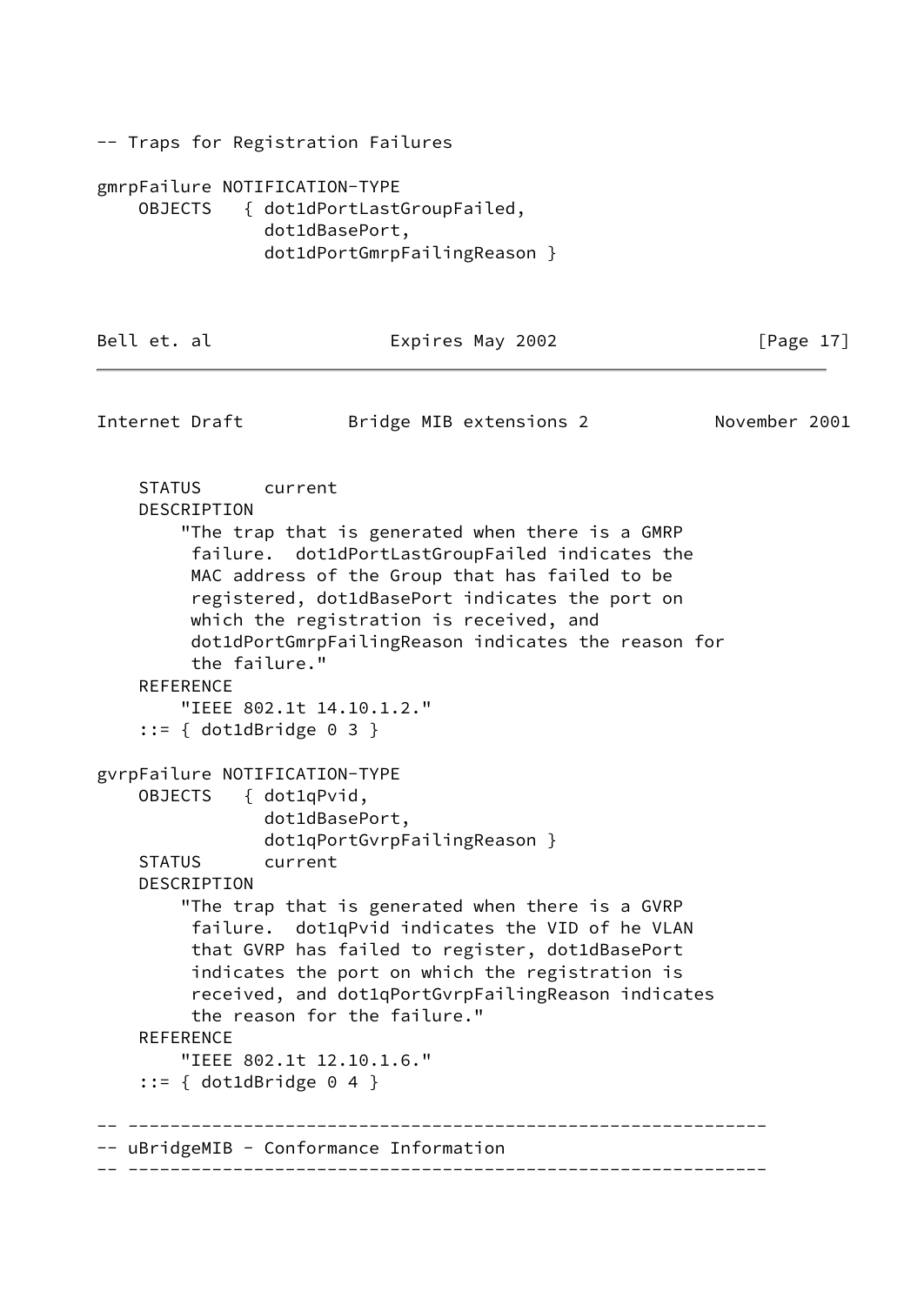```
uBridgeConformance OBJECT IDENTIFIER ::= { uBridgeMIB 1 }
uBridgeGroups OBJECT IDENTIFIER ::= { uBridgeConformance 1 }
uBridgeCompliances OBJECT IDENTIFIER ::= { uBridgeConformance 2 }
-- -------------------------------------------------------------
-- Units of conformance
-- -------------------------------------------------------------
uBridgePortVlanGroup OBJECT-GROUP
    OBJECTS {
        dot1qPortRestrictedVlanRegistration,
        dot1qPortGvrpFailingReason
    }
Bell et. al Expires May 2002 [Page 18]
Internet Draft Bridge MIB extensions 2 November 2001
    STATUS current
    DESCRIPTION
        "Per-port Restricted VLAN Registration Control parameter"
     ::= { uBridgeGroups 1 }
uBridgePortGmrpGroup OBJECT-GROUP
    OBJECTS {
        dot1dPortRestrictedGroupRegistration,
        dot1dPortLastGroupFailed,
        dot1dPortGmrpFailingReason
     }
     STATUS current
     DESCRIPTION
        "Per-port Restricted Group Registration Control parameter"
     ::= { uBridgeGroups 2 }
uBridgeTrapGroup NOTIFICATION-GROUP
     NOTIFICATIONS {
        gmrpFailure,
        gvrpFailure
     }
    STATUS current
     DESCRIPTION
        "GMRP and GVRP notifications"
     ::= { uBridgeGroups 3 }
```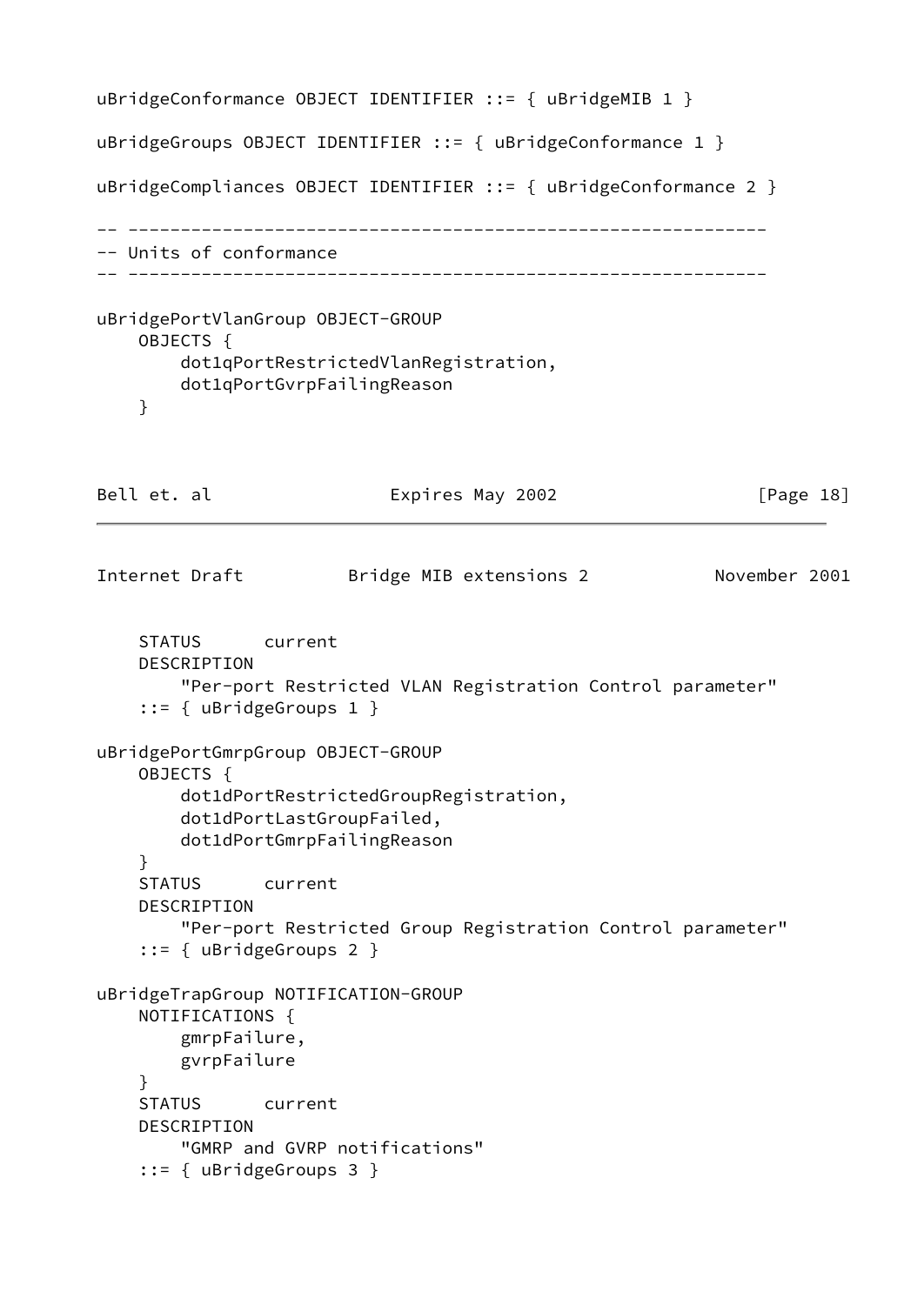<span id="page-21-1"></span><span id="page-21-0"></span>-- ------------------------------------------------------------- -- Compliance statements -- ------------------------------------------------------------ uBridgeCompliance MODULE-COMPLIANCE STATUS current DESCRIPTION "The compliance statement for device support of bridging services." MODULE GROUP uBridgePortVlanGroup DESCRIPTION "Support for this object group is optional." GROUP uBridgePortGmrpGroup DESCRIPTION "Support for this object group is optional." GROUP uBridgeTrapGroup DESCRIPTION "Support for this notification group is optional." Bell et. al  $\qquad \qquad$  Expires May 2002  $\qquad \qquad$  [Page 19] Internet Draft Bridge MIB extensions 2 November 2001 ::= { uBridgeCompliances 1 } END [6](#page-21-0). Definitions for V-BRIDGE-MIB V-BRIDGE-MIB DEFINITIONS ::= BEGIN -- ------------------------------------------------------------- -- MIB for IEEE 802.1v VLAN Classification by Protocol and Port -- ------------------------------------------------------------- IMPORTS MODULE-IDENTITY, OBJECT-TYPE FROM SNMPv2-SMI MODULE-COMPLIANCE, OBJECT-GROUP FROM SNMPv2-CONF dot1dBridge, dot1dBasePort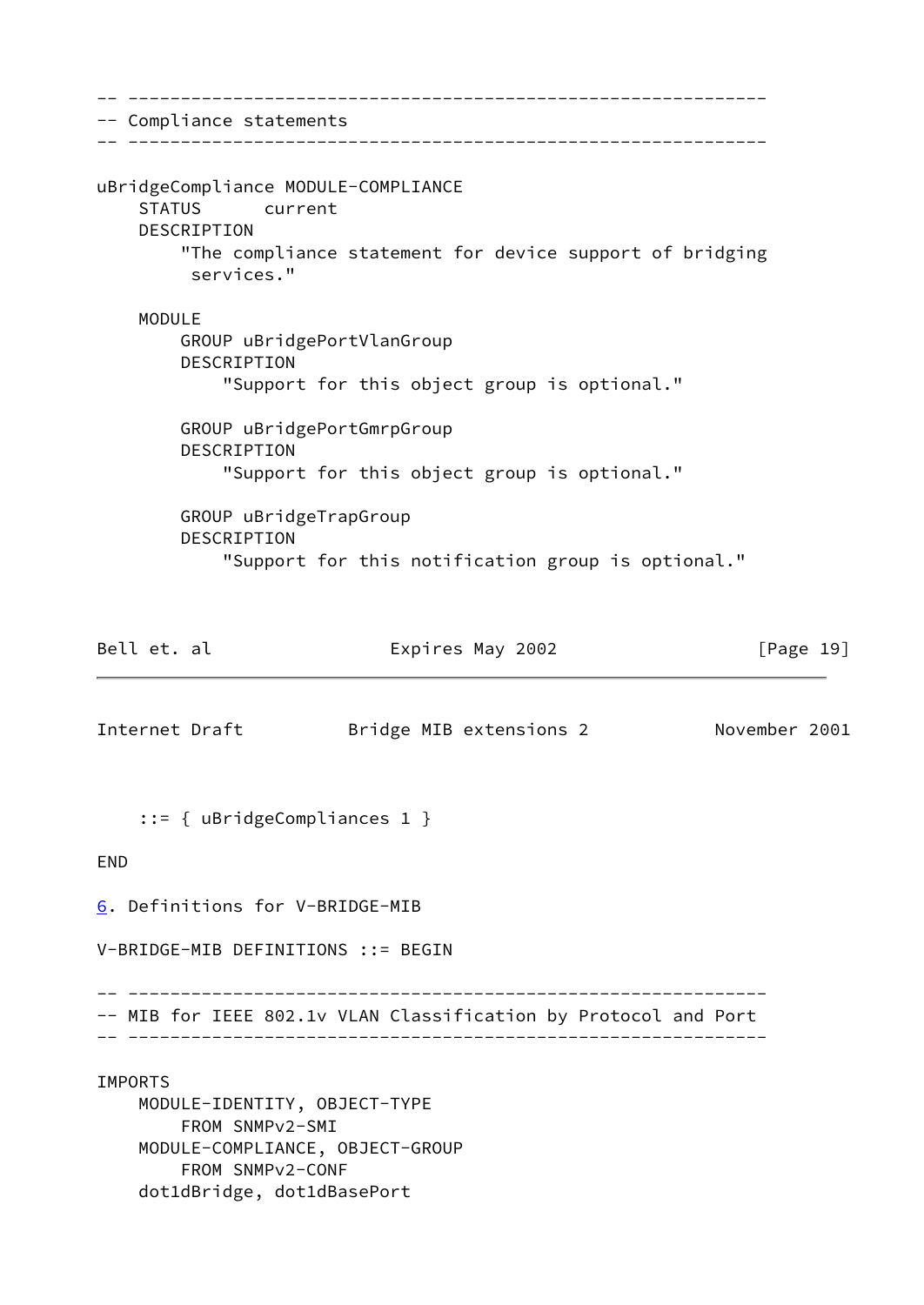```
 FROM BRIDGE-MIB;
vBridgeMIB MODULE-IDENTITY
     LAST-UPDATED "200106300000Z"
    ORGANIZATION "IETF Bridge MIB Working Group"
    CONTACT-INFO
        "Email: Bridge-mib@ietf.org"
     DESCRIPTION
        "The Bridge MIB Extension module for managing devices
         that support VLAN Classification by Protocol and Port
         defined in IEEE 802.1v."
    REVISION "200106300000Z"
    DESCRIPTION
         "Draft 0"
     ::= { dot1dBridge 13 }
vBridgeMIBObjects OBJECT IDENTIFIER ::= { vBridgeMIB 1 }
-- -------------------------------------------------------------
-- group in this MIB
-- -------------------------------------------------------------
dot1vProtocol OBJECT IDENTIFIER ::= { vBridgeMIBObjects 1 }
-- -------------------------------------------------------------
-- dot1vProtocol group
-- -------------------------------------------------------------
dot1vProtocolGroupTable OBJECT-TYPE
Bell et. al Expires May 2002 [Page 20]
Internet Draft Bridge MIB extensions 2 November 2001
    SYNTAX SEQUENCE OF Dot1vProtocolGroupEntry
    MAX-ACCESS not-accessible
    STATUS current
    DESCRIPTION
         "A table that contains mappings from Protocol
         Templates to Protocol Group Identifiers used for
         Port-and-Protocol-based VLAN Classification."
     REFERENCE
        "IEEE 802.1v clause 8.6.4"
     ::= { dot1vProtocol 1 }
```
dot1vProtocolGroupEntry OBJECT-TYPE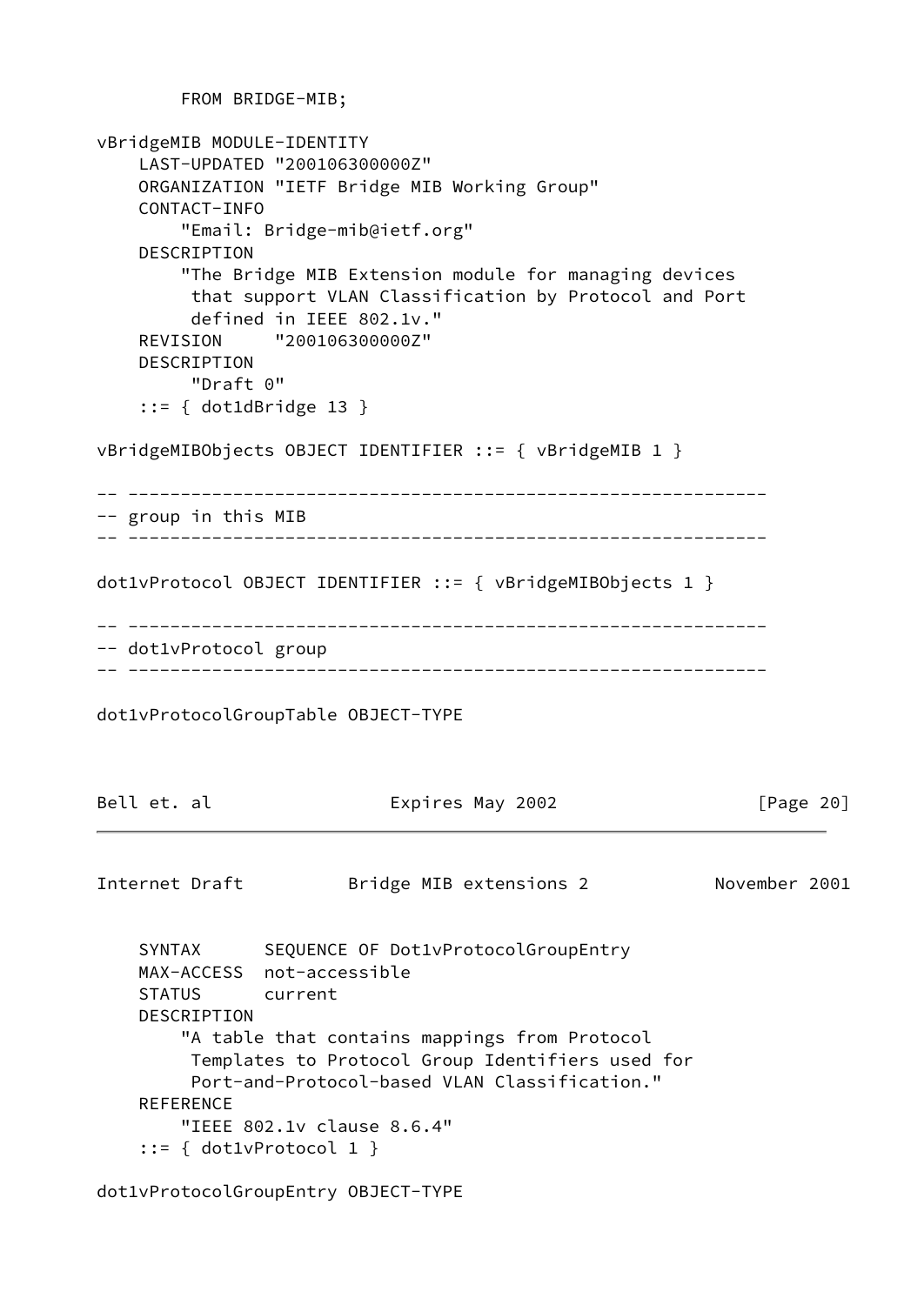SYNTAX Dot1vProtocolGroupEntry MAX-ACCESS not-accessible STATUS current DESCRIPTION "A mapping from a Protocol Template to a Protocol Group Identifier." INDEX { dot1vProtocolTemplateFrameType, dot1vProtocolTemplateProtocolValue } ::= { dot1vProtocolGroupTable 1 } Dot1vProtocolGroupEntry ::= SEQUENCE { dot1vProtocolTemplateFrameType INTEGER, dot1vProtocolTemplateProtocolValue OCTET STRING, dot1vProtocolGroupId INTEGER } dot1vProtocolTemplateFrameType OBJECT-TYPE SYNTAX INTEGER { ethernet (1),  $rfc1042$  (2), snap8021H (3), snapOther (4), llcOther (5) } MAX-ACCESS not-accessible STATUS current DESCRIPTION "The data-link encapsulation format or the 'detagged\_frame\_type' in a Protocol Template." REFERENCE "IEEE 802.1v clause 8.6.2" ::= { dot1vProtocolGroupEntry 1 } Bell et. al Expires May 2002 [Page 21] Internet Draft Bridge MIB extensions 2 November 2001 dot1vProtocolTemplateProtocolValue OBJECT-TYPE SYNTAX OCTET STRING (SIZE (2 | 5)) MAX-ACCESS not-accessible STATUS current DESCRIPTION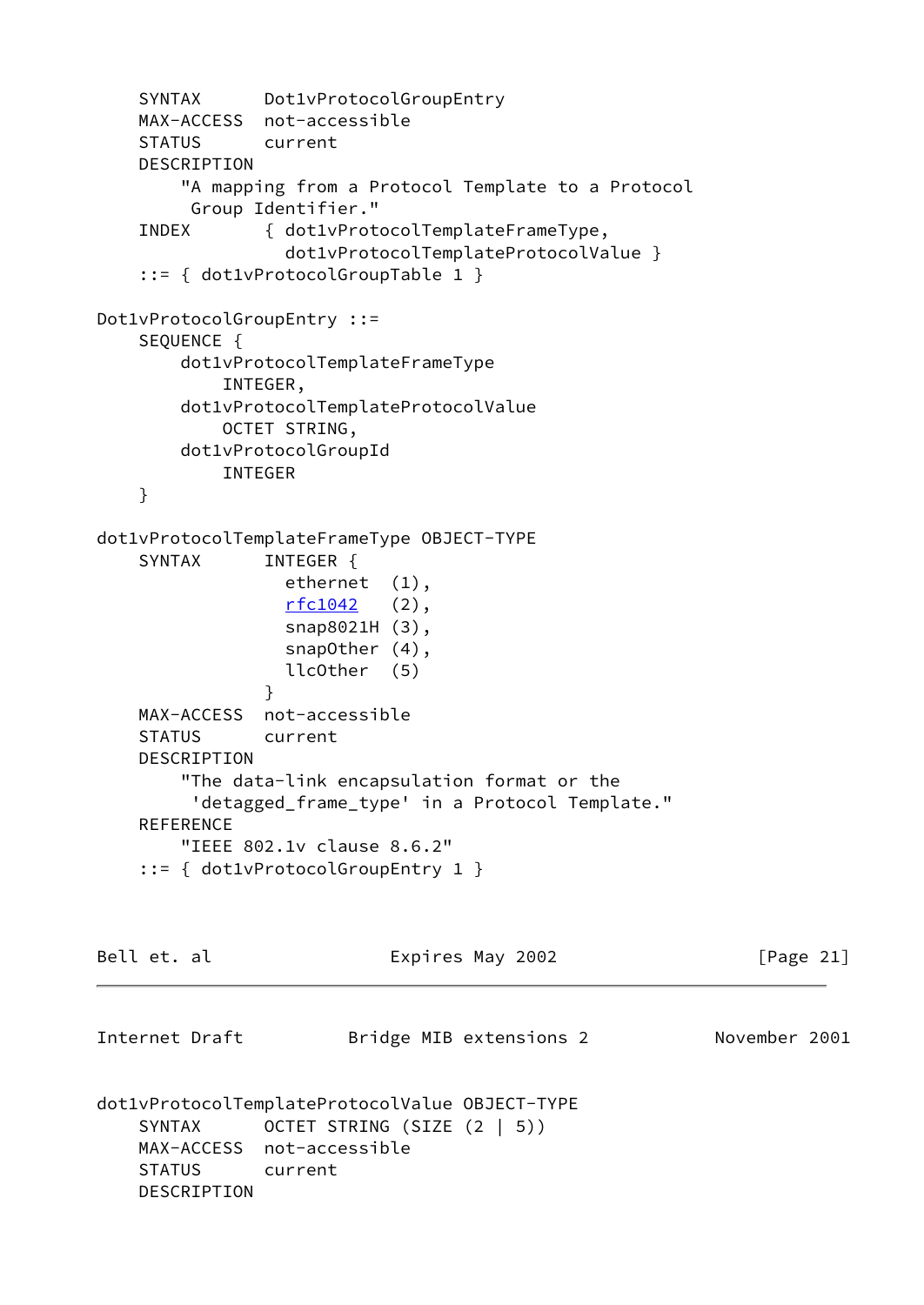```
 "The identification of the protocol above the data-link
          layer in a Protocol Template. Depending on the
          frame type, the octet string will have one of the
          following values:
         rfc1042' and 'snap8021H',
              this is the 16-bit (2-octet) IEEE 802.3 Type Field.
          For 'snapOther',
             this is the 40-bit (5-octet) PID.
          For 'llcOther',
              this is the 2-octet IEEE 802.2 LSAP pair:
              first octet for DSAP and second octet for SSAP."
     REFERENCE
         "IEEE 802.1v clause 8.6.2"
     ::= { dot1vProtocolGroupEntry 2 }
dot1vProtocolGroupId OBJECT-TYPE
     SYNTAX INTEGER (0..2147483647)
     MAX-ACCESS read-create
     STATUS current
     DESCRIPTION
         "Represents a group of protocols that are associated
          together when assigning a VID to a frame."
     REFERENCE
         "IEEE 802.1v clause 8.6.3, 12.10.2.1"
     ::= { dot1vProtocolGroupEntry 3 }
dot1vProtocolPortTable OBJECT-TYPE
    SYNTAX SEQUENCE OF Dot1vProtocolPortEntry
     MAX-ACCESS not-accessible
     STATUS current
     DESCRIPTION
         "A table that contains VID sets used for
          Port-and-Protocol-based VLAN Classification."
     REFERENCE
        "IEEE 802.1v clause 8.4.4"
     ::= { dot1vProtocol 2 }
dot1vProtocolPortEntry OBJECT-TYPE
     SYNTAX Dot1vProtocolPortEntry
     MAX-ACCESS not-accessible
     STATUS current
     DESCRIPTION
```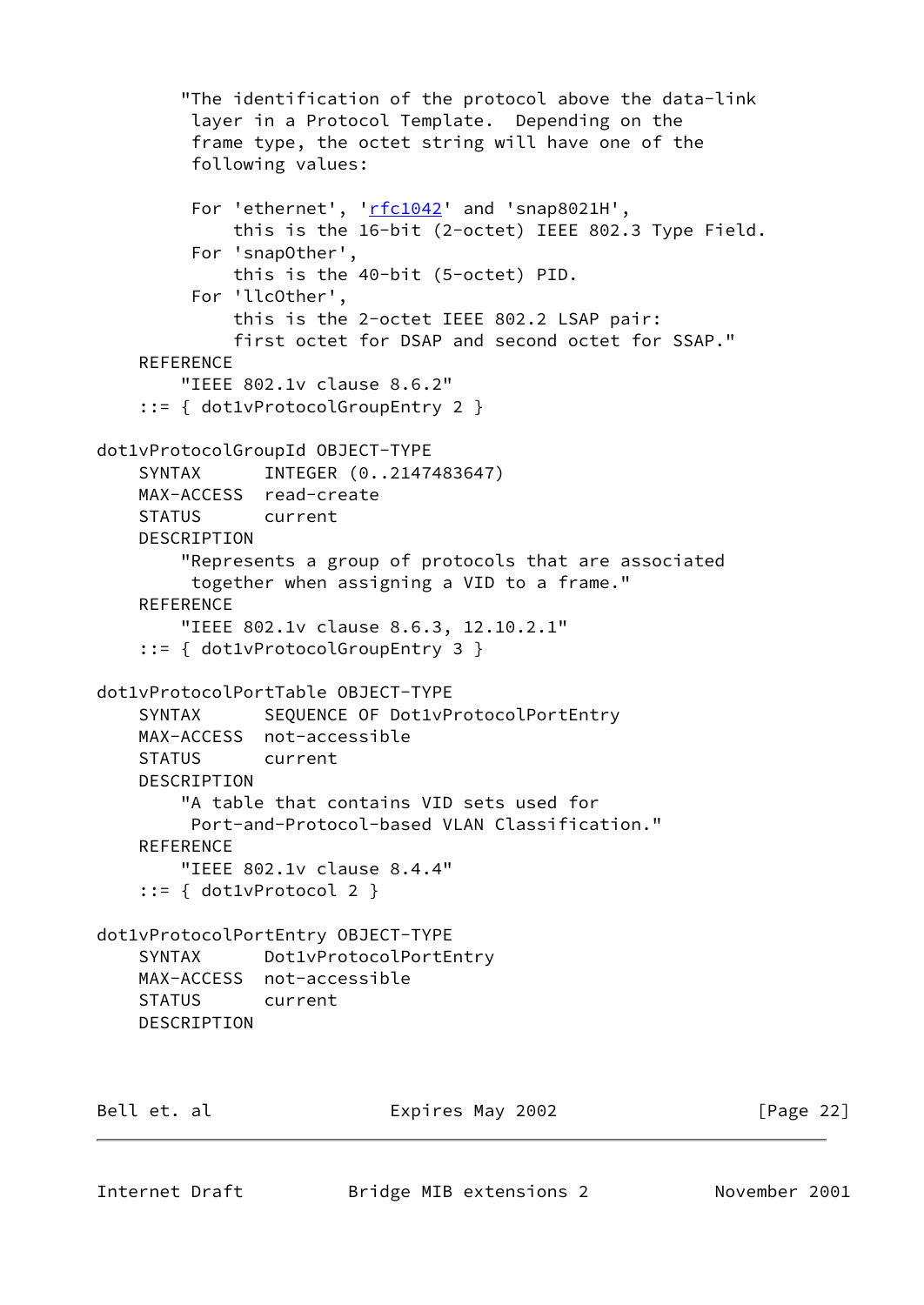```
 "A VID set for a port."
     INDEX { dot1dBasePort,
                   dot1vProtocolPortGroupId }
     ::= { dot1vProtocolPortTable 1 }
Dot1vProtocolPortEntry ::=
     SEQUENCE {
         dot1vProtocolPortGroupId
             INTEGER,
         dot1vProtocolPortGroupVid
             INTEGER
     }
dot1vProtocolPortGroupId OBJECT-TYPE
     SYNTAX INTEGER (1..2147483647)
     MAX-ACCESS not-accessible
     STATUS current
     DESCRIPTION
         "Designates a group of protocols in the Protocol
          Group Database."
     REFERENCE
         "IEEE 802.1v clause 8.6.3, 12.10.1.2"
     ::= { dot1vProtocolPortEntry 1 }
dot1vProtocolPortGroupVid OBJECT-TYPE
    SYNTAX INTEGER (1..4094) MAX-ACCESS read-create
     STATUS current
     DESCRIPTION
         "The VID associated with a group of protocols for
          each port."
     REFERENCE
         "IEEE 802.1v clause 8.4.4, 12.10.1.2"
     ::= { dot1vProtocolPortEntry 2 }
 -- -------------------------------------------------------------
-- vBridgeMIB - Conformance Information
-- -------------------------------------------------------------
vBridgeConformance OBJECT IDENTIFIER ::= { vBridgeMIB 2 }
vBridgeGroups OBJECT IDENTIFIER ::= { vBridgeConformance 1 }
vBridgeCompliances OBJECT IDENTIFIER ::= { vBridgeConformance 2 }
   -- -------------------------------------------------------------
-- Units of conformance
  -- -------------------------------------------------------------
```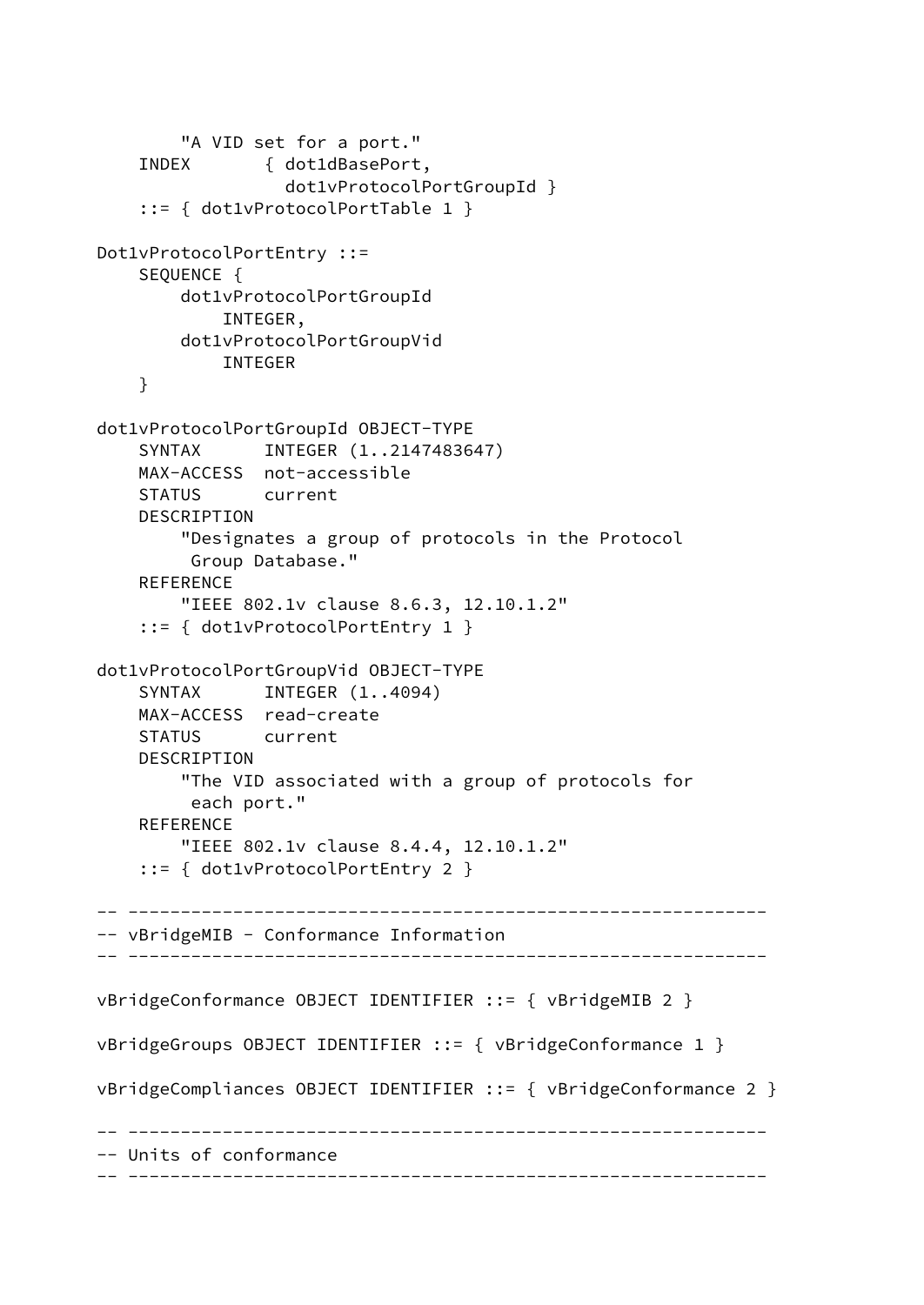```
Internet Draft Bridge MIB extensions 2 November 2001
vBridgeDeviceGroup OBJECT-GROUP
     OBJECTS {
        dot1vProtocolGroupId
     }
     STATUS current
     DESCRIPTION
         "VLAN classification information for the bridge."
     ::= { vBridgeGroups 1 }
vBridgePortGroup OBJECT-GROUP
     OBJECTS {
         dot1vProtocolPortGroupVid
     }
     STATUS current
     DESCRIPTION
         "VLAN classification information for individual ports."
     ::= { vBridgeGroups 2 }
-- -------------------------------------------------------------
-- Compliance statements
-- -------------------------------------------------------------
vBridgeCompliance MODULE-COMPLIANCE
     STATUS current
     DESCRIPTION
         "The compliance statement for device support of bridging
          services."
     MODULE
        MANDATORY-GROUPS {
             vBridgeDeviceGroup,
             vBridgePortGroup
         }
     ::= { vBridgeCompliances 1 }
END
```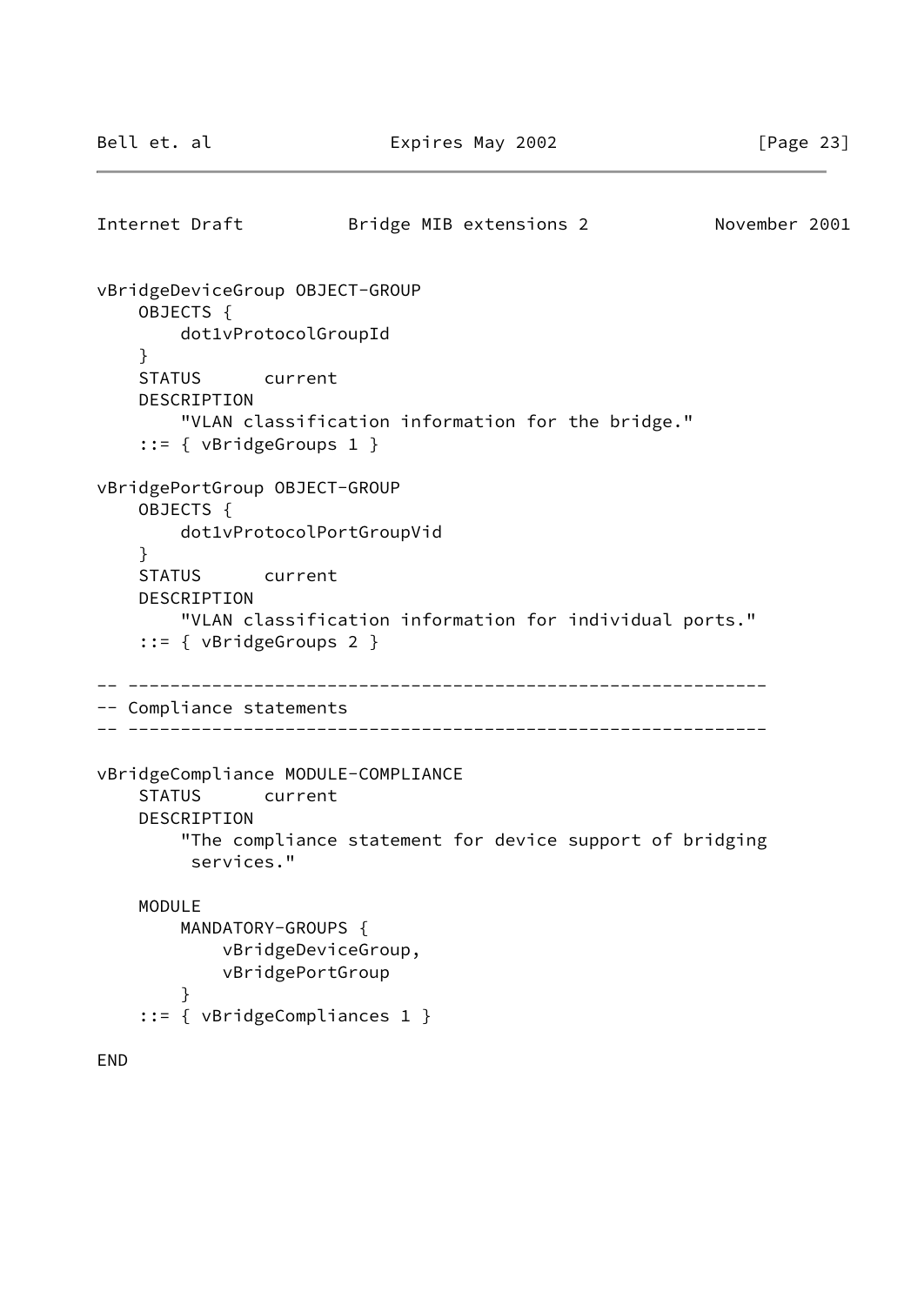Bell et. al  $Expires$  May 2002 [Page 24]

<span id="page-27-1"></span>Internet Draft Bridge MIB extensions 2 November 2001

## <span id="page-27-0"></span>[7](#page-27-0). Acknowledgments

 This document was produced on behalf of the Bridge MIB Working Group in the Operations and Management area of the Internet Engineering Task Force.

 The authors wish to thank the members of the Bridge MIB Working Group and Anders SW Christensen in particular for their comments and suggestions which improved this effort.

<span id="page-27-2"></span>[8](#page-27-2). Security Considerations

 There are a number of management objects defined in this MIB that have a MAX-ACCESS clause of read-write and/or read-create. Such objects may be considered sensitive or vulnerable in some network environments. The support for SET operations in a non-secure environment without proper protection can have a negative effect on network operations.

 SNMPv1 by itself is not a secure environment. Even if the network itself is secure (for example by using IPSec), even then, there is no control as to who on the secure network is allowed to access and GET/SET (read/change/create/delete) the objects in this MIB.

 It is recommended that the implementers consider the security features as provided by the SNMPv3 framework. Specifically, the use of the User-based Security Model [USM] and the View-based Access Control Model [VACM] is recommended.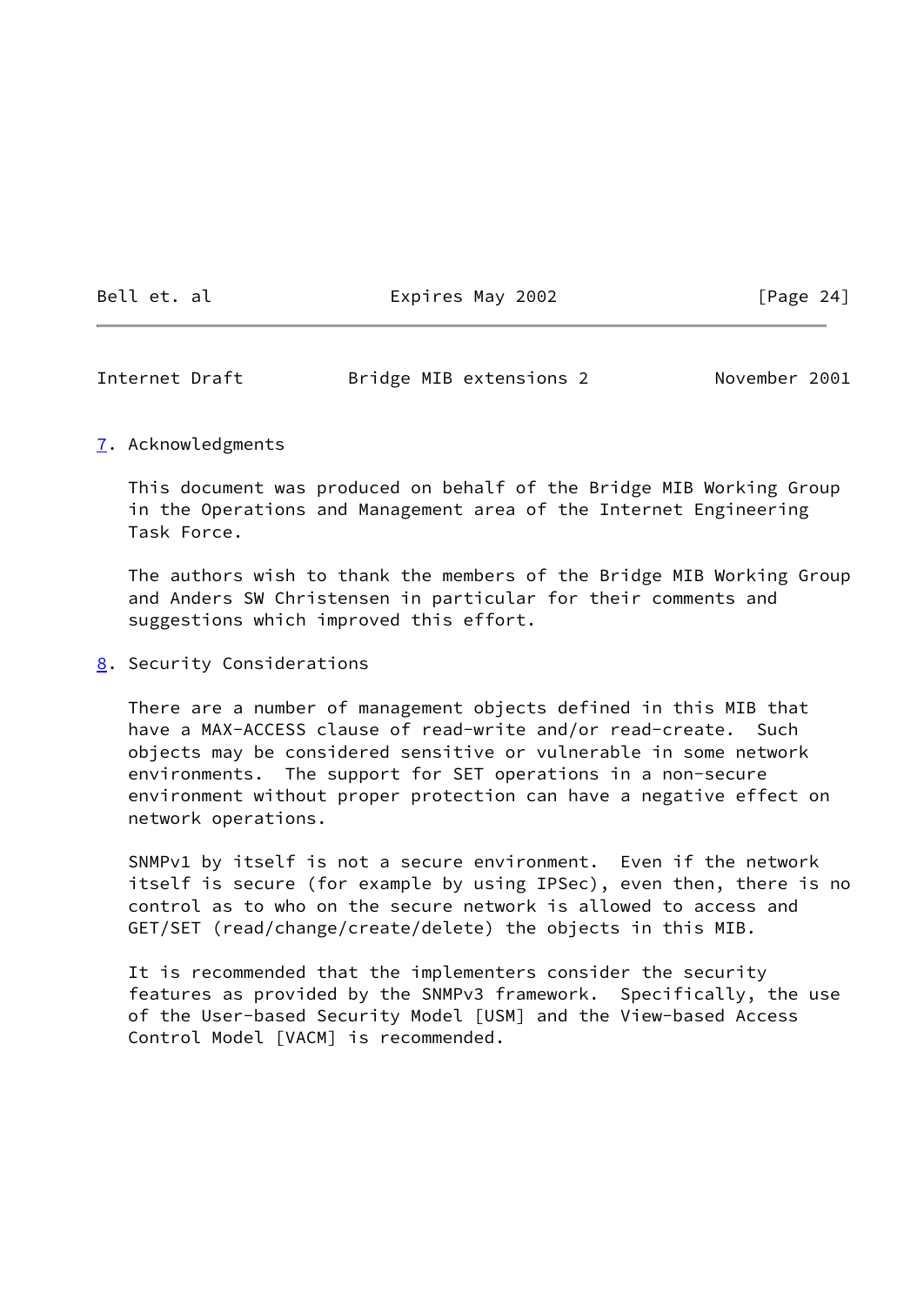Bell et. al Expires May 2002 [Page 25]

<span id="page-28-1"></span>Internet Draft Bridge MIB extensions 2 November 2001

- <span id="page-28-0"></span>[9](#page-28-0). References
- [RFC2571] Harrington, D., Presuhn, R., and B. Wijnen, An Architecture for Describing SNMP Management Frameworks, [RFC 2571](https://datatracker.ietf.org/doc/pdf/rfc2571), April 1999.
- [RFC1155] Rose, M., and K. McCloghrie, Structure and Identification of Management Information for TCP/IP-based Internets, STD 16, [RFC 1155](https://datatracker.ietf.org/doc/pdf/rfc1155), May 1990.
- [RFC1212] Rose, M., and K. McCloghrie, Concise MIB Definitions, STD 16, [RFC 1212](https://datatracker.ietf.org/doc/pdf/rfc1212), March 1991.
- [RFC1215] M. Rose, A Convention for Defining Traps for use with the SNMP, [RFC 1215](https://datatracker.ietf.org/doc/pdf/rfc1215), March 1991.
- [RFC2578] McCloghrie, K., Perkins, D., Schoenwaelder, J., Case, J., Rose, M., and S. Waldbusser, Structure of Management Information Version 2 (SMIv2), STD 58, [RFC 2578](https://datatracker.ietf.org/doc/pdf/rfc2578), April 1999.
- [RFC2579] McCloghrie, K., Perkins, D., Schoenwaelder, J., Case, J., Rose, M., and S. Waldbusser, Textual Conventions for SMIv2, STD 58, [RFC 2579](https://datatracker.ietf.org/doc/pdf/rfc2579), April 1999.
- [RFC2580] McCloghrie, K., Perkins, D., Schoenwaelder, J., Case, J., Rose, M., and S. Waldbusser, Conformance Statements for SMIv2, STD 58, [RFC 2580](https://datatracker.ietf.org/doc/pdf/rfc2580), April 1999.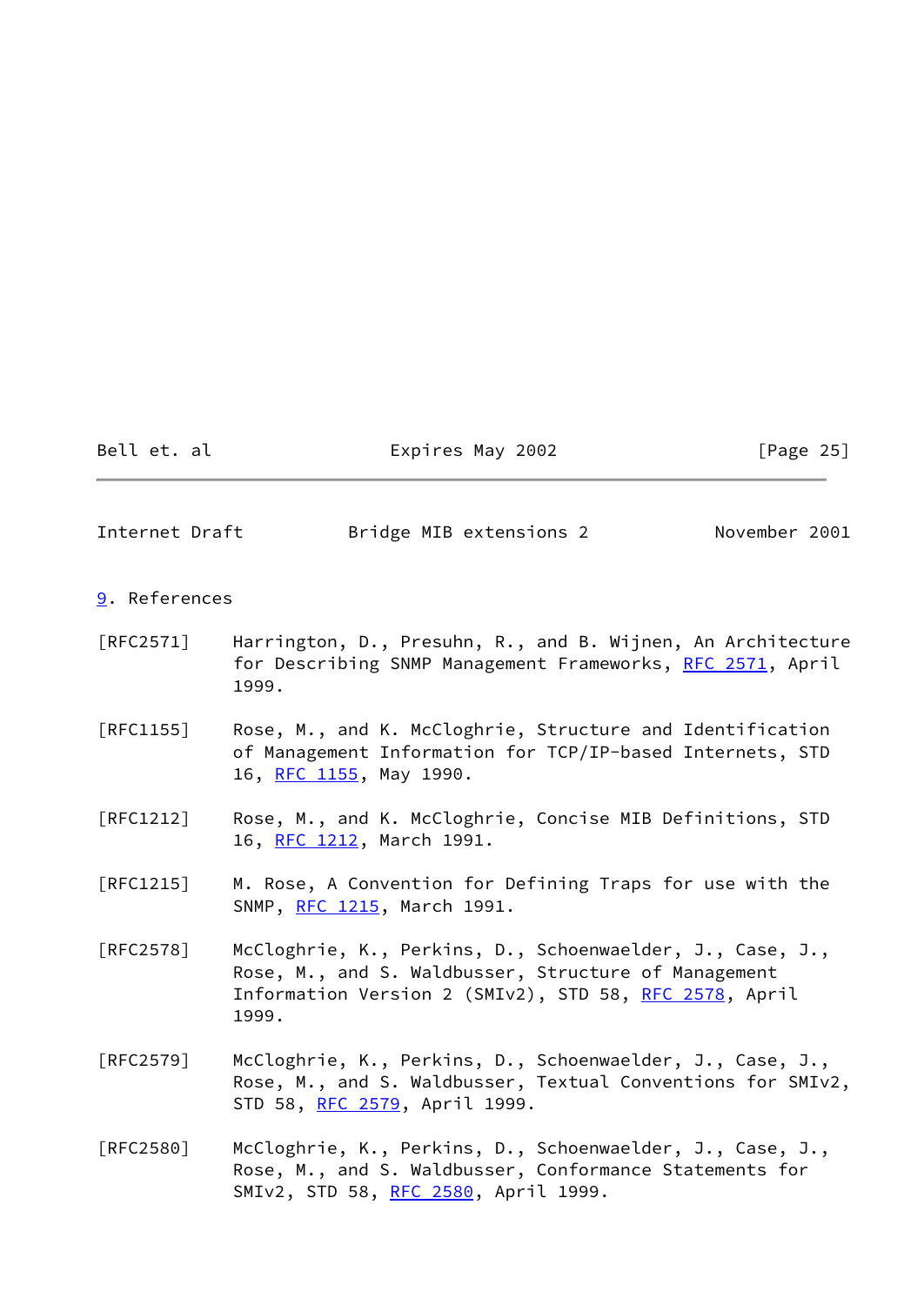- [RFC1157] Case, J., Fedor, M., Schoffstall, M., and J. Davin, Simple Network Management Protocol, STD 15, [RFC 1157,](https://datatracker.ietf.org/doc/pdf/rfc1157) May 1990.
- [RFC1901] Case, J., McCloghrie, K., Rose, M., and S. Waldbusser, Introduction to Community-based SNMPv2, [RFC 1901](https://datatracker.ietf.org/doc/pdf/rfc1901), January 1996.
- [RFC1906] Case, J., McCloghrie, K., Rose, M., and S. Waldbusser, Transport Mappings for Version 2 of the Simple Network Management Protocol (SNMPv2), [RFC 1906](https://datatracker.ietf.org/doc/pdf/rfc1906), January 1996.
- [RFC2572] Case, J., Harrington D., Presuhn R., and B. Wijnen, Message Processing and Dispatching for the Simple Network Management Protocol (SNMP), [RFC 2572](https://datatracker.ietf.org/doc/pdf/rfc2572), April 1999.
- [RFC2574] Blumenthal, U., and B. Wijnen, User-based Security Model (USM) for version 3 of the Simple Network Management Protocol (SNMPv3), [RFC 2574](https://datatracker.ietf.org/doc/pdf/rfc2574), April 1999.

<span id="page-29-0"></span>

| Bell et. al    | Expires May 2002                                                                                                                                                                                                       | [Page 26]     |
|----------------|------------------------------------------------------------------------------------------------------------------------------------------------------------------------------------------------------------------------|---------------|
| Internet Draft | Bridge MIB extensions 2                                                                                                                                                                                                | November 2001 |
| [RFC1905]      | Case, J., McCloghrie, K., Rose, M., and S. Waldbusser,<br>Protocol Operations for Version 2 of the Simple Network<br>Management Protocol (SNMPv2), RFC 1905, January 1996.                                             |               |
| [RFC2573]      | Levi, D., Meyer, P., and B. Stewart, SNMPv3 Applications,<br>RFC 2573, April 1999.                                                                                                                                     |               |
| [RFC2575]      | Wijnen, B., Presuhn, R., and K. McCloghrie, View-based<br>Access Control Model (VACM) for the Simple Network<br>Management Protocol (SNMP), RFC 2575, April 1999.                                                      |               |
| [RFC2570]      | Case, J., Mundy, R., Partain, D., and B. Stewart,<br>Introduction to Version 3 of the Internet-standard Network<br>Management Framework, RFC 2570, April 1999.                                                         |               |
| [RFC2674]      | Bell, E., Smith, A., Langille, P., Rijhsinghani, A. and<br>McCloghrie, "Definitions of Managed Objects for Bridges<br>with Traffic Classes, Multicast Filtering and Virtual LAN<br>Extensions", RFC 2674, August 1999. |               |
| [802.1D]       | "Information technology - Telecommunications and                                                                                                                                                                       |               |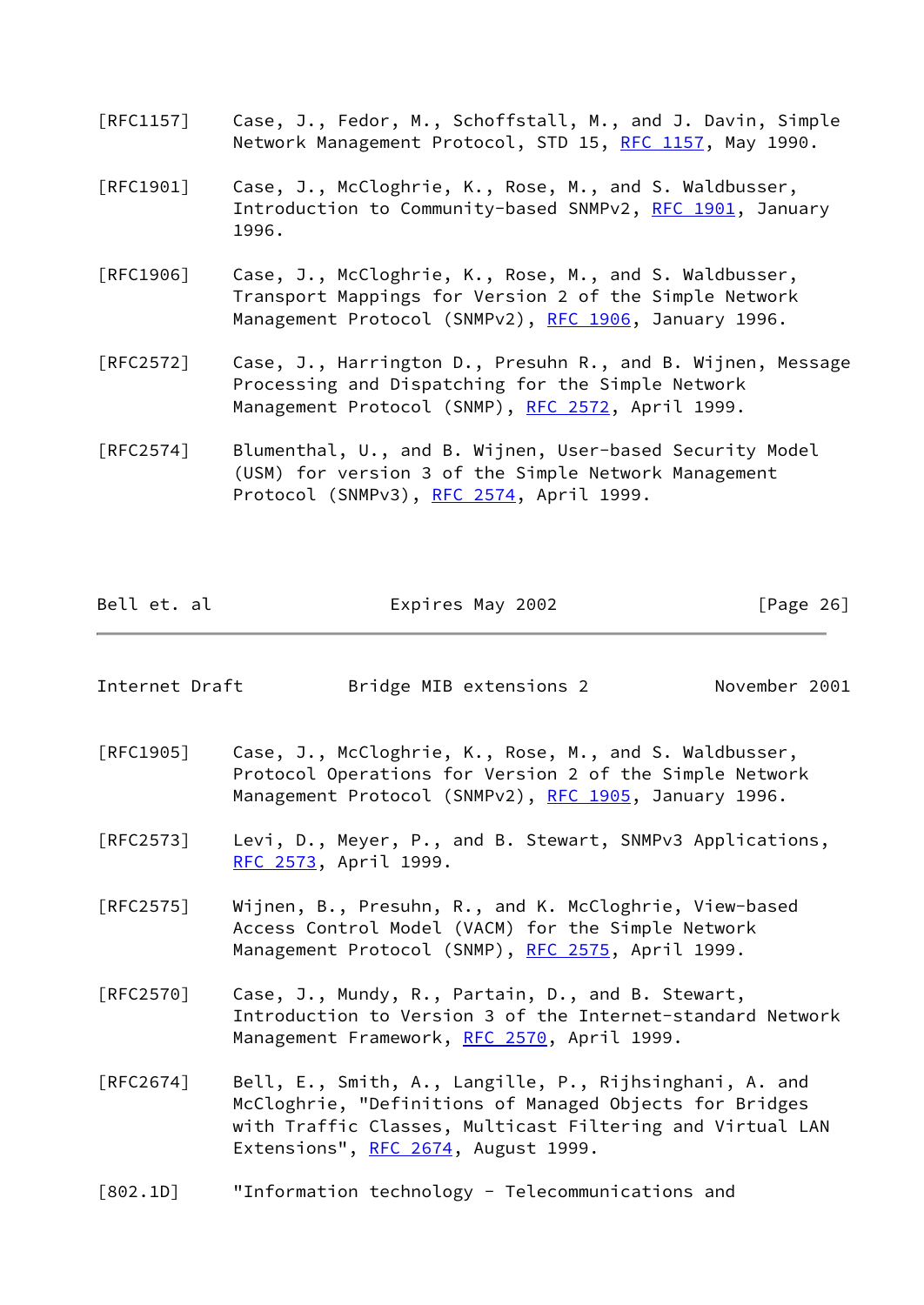information exchange between systems - Local and metropolitan area networks - Common specifications - Part 3: Media Access Control (MAC) Bridges: Revision. This is a revision of ISO/IEC 10038: 1993, 802.1j-1992 and 802.6k- 1992. It incorporates P802.11c, P802.1p and P802.12e." ISO/IEC 15802-3: 1998.

- <span id="page-30-7"></span>[802.1Q] ANSI/IEEE Standard 802.1Q, "IEEE Standards for Local and Metropolitan Area Networks: Virtual Bridged Local Area Networks", 1998.
- <span id="page-30-4"></span>[BRIDGEMIB] Decker, E., Langille, P., Rijsinghani, A. and K. McCloghrie, "Definitions of Managed Objects for Bridges", [RFC 1493](https://datatracker.ietf.org/doc/pdf/rfc1493), July 1993.
- <span id="page-30-0"></span>[802.1t] IEEE 802.1t-2001, "(Amendment to IEEE Standard 802.1D) IEEE Standard for Information technology - Telecommunications and information exchange between systems - Local and metropolitan area networks - Common specifications - Part 3: Media Access Control (MAC) Bridges: Technical and Editorial Corrections".
- <span id="page-30-1"></span>[802.1u] IEEE 802.1u-2001, "(Amendment to IEEE Standard 802.1Q) IEEE Standard for Local and metropolitan area networks - Virtual Bridged Local Area Networks - Amendment 1: Technical and editorial corrections".

| Bell et. al | Expires May 2002 | [Page $27$ ] |
|-------------|------------------|--------------|
|             |                  |              |

<span id="page-30-6"></span>Internet Draft Bridge MIB extensions 2 November 2001

- <span id="page-30-2"></span>[802.1v] IEEE 802.1v-2001, "(Amendment to IEEE Standard 802.1Q) IEEE Standards for Local and Metropolitan Area Networks: Virtual Bridged Local Area Networks--Amendment 2: VLAN Classification by Protocol and Port".
- <span id="page-30-3"></span>[802.1w] IEEE 802.1w-2001, "(Amendment to IEEE Standard 802.1D) IEEE Standard for Information technology--Telecommunications and information exchange between systems--Local and metropolitan area networks--Common Specifications--Part 3: Media Access Control (MAC) Bridges: Rapid Reconfiguation".
- <span id="page-30-5"></span>[10.](#page-30-5) Authors' Addresses

Les Bell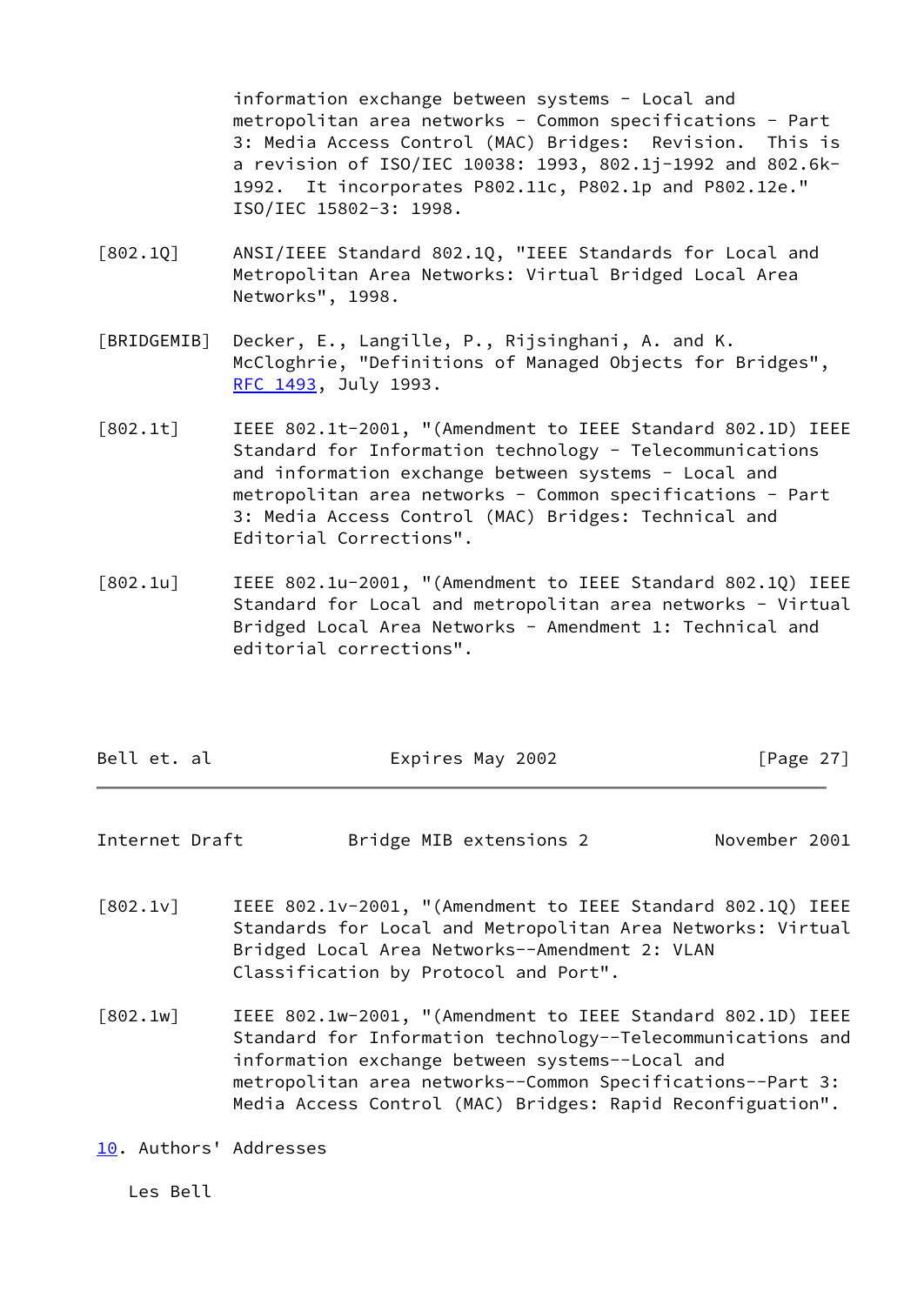3Com Europe Limited eCom Centre, Boundary Way Hemel Hempstead Herts. HP2 7YU UK Phone: +44 1442 438025 Email: Les\_Bell@3Com.com Vivian Ngai Enterasys Networks 2691 South Decker Lake Lane Salt Lake City, UT 84119

 Phone: +1 801-887-9802 Fax: +1 801-972-5789 Email: vngai@enterasys.com

Bell et. al  $\qquad \qquad$  Expires May 2002  $\qquad \qquad$  [Page 28]

<span id="page-31-1"></span>Internet Draft Bridge MIB extensions 2 November 2001

<span id="page-31-0"></span>[11.](#page-31-0) Full Copyright

Copyright (C) The Internet Society (date). All Rights Reserved.

 This document and translations of it may be copied and furnished to others, and derivative works that comment on or otherwise explain it or assist in its implementation may be prepared, copied,